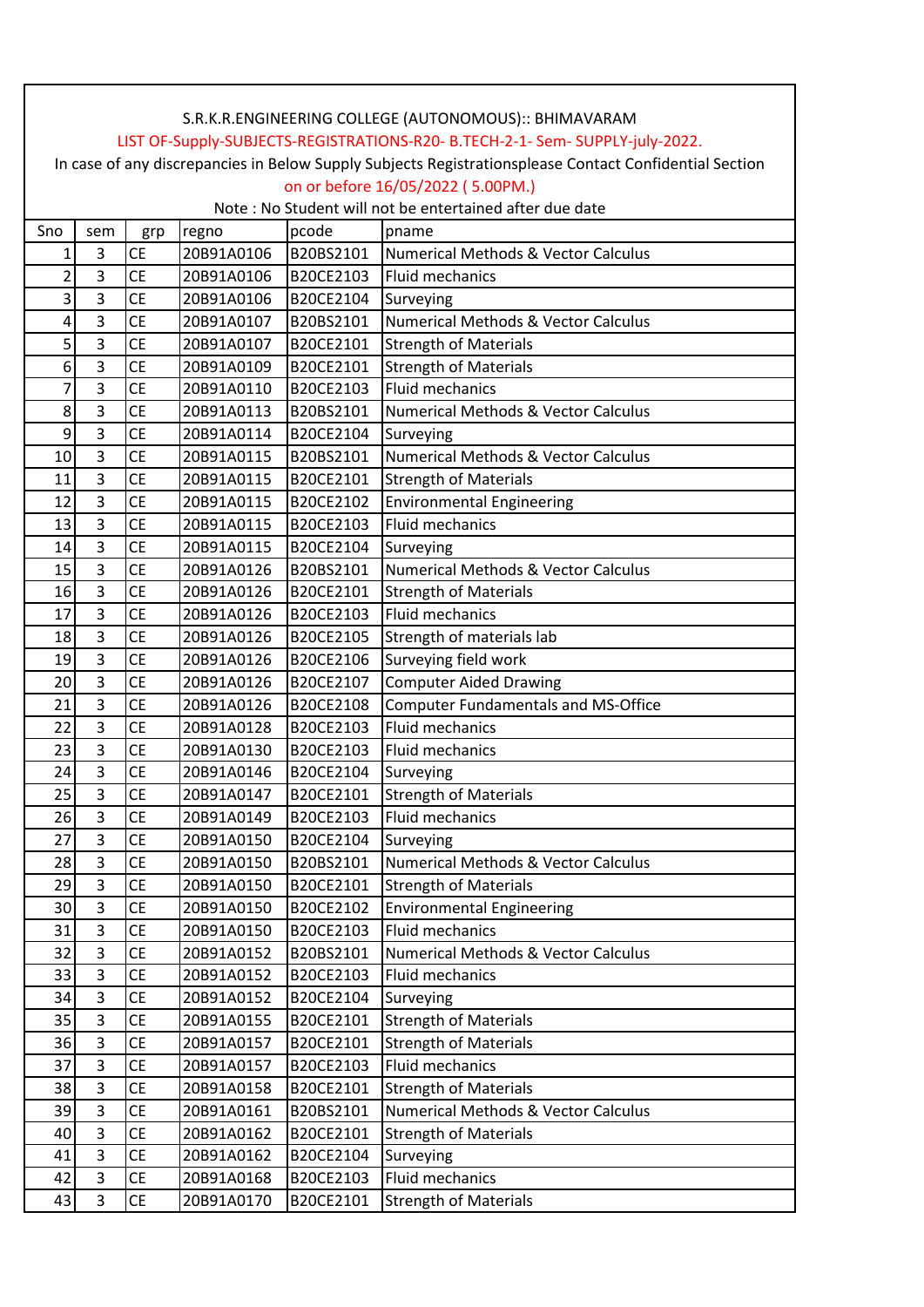| 44 | 3              | <b>CE</b> | 20B91A0172 | B20CE2101 | <b>Strength of Materials</b>                   |
|----|----------------|-----------|------------|-----------|------------------------------------------------|
| 45 | 3              | <b>CE</b> | 20B91A0178 | B20CE2101 | <b>Strength of Materials</b>                   |
| 46 | 3              | <b>CE</b> | 20B91A0180 | B20CE2103 | <b>Fluid mechanics</b>                         |
| 47 | 3              | <b>CE</b> | 20B91A0180 | B20CE2104 | Surveying                                      |
| 48 | $\overline{3}$ | <b>CE</b> | 20B91A0185 | B20BS2101 | Numerical Methods & Vector Calculus            |
| 49 | 3              | <b>CE</b> | 20B91A0185 | B20CE2101 | <b>Strength of Materials</b>                   |
| 50 | 3              | <b>CE</b> | 20B91A0186 | B20CE2103 | <b>Fluid mechanics</b>                         |
| 51 | $\overline{3}$ | <b>CE</b> | 20B91A0192 | B20BS2101 | <b>Numerical Methods &amp; Vector Calculus</b> |
| 52 | 3              | <b>CE</b> | 20B91A0192 | B20CE2101 | <b>Strength of Materials</b>                   |
| 53 | 3              | <b>CE</b> | 20B91A0192 | B20CE2103 | Fluid mechanics                                |
| 54 | 3              | <b>CE</b> | 20B91A0194 | B20CE2101 | <b>Strength of Materials</b>                   |
| 55 | 3              | <b>CE</b> | 20B91A0196 | B20CE2101 | <b>Strength of Materials</b>                   |
| 56 | 3              | <b>CE</b> | 20B91A0196 | B20CE2103 | Fluid mechanics                                |
| 57 | $\overline{3}$ | <b>CE</b> | 20B91A01A7 | B20BS2101 | Numerical Methods & Vector Calculus            |
| 58 | 3              | <b>CE</b> | 20B91A01A7 | B20CE2101 | <b>Strength of Materials</b>                   |
| 59 | 3              | <b>CE</b> | 20B91A01A7 | B20CE2102 | <b>Environmental Engineering</b>               |
| 60 | 3              | <b>CE</b> | 20B91A01A7 | B20CE2104 | Surveying                                      |
| 61 | 3              | <b>CE</b> | 20B91A01B2 | B20BS2101 | <b>Numerical Methods &amp; Vector Calculus</b> |
| 62 | 3              | <b>CE</b> | 20B91A01B6 | B20BS2101 | Numerical Methods & Vector Calculus            |
| 63 | 3              | <b>CE</b> | 20B91A01B6 | B20CE2104 | Surveying                                      |
| 64 | 3              | <b>CE</b> | 20B91A01B7 | B20CE2101 | <b>Strength of Materials</b>                   |
| 65 | $\overline{3}$ | <b>CE</b> | 20B91A01B7 | B20CE2104 | Surveying                                      |
| 66 | 3              | <b>CE</b> | 20B91A01B9 | B20BS2101 | Numerical Methods & Vector Calculus            |
| 67 | $\overline{3}$ | <b>CE</b> | 20B91A01B9 | B20CE2101 | <b>Strength of Materials</b>                   |
| 68 | 3              | <b>CE</b> | 20B91A01C1 | B20CE2101 | <b>Strength of Materials</b>                   |
| 69 | 3              | <b>CE</b> | 20B91A01C2 | B20CE2101 | <b>Strength of Materials</b>                   |
| 70 | $\overline{3}$ | <b>CE</b> | 20B91A01C2 | B20CE2103 | <b>Fluid mechanics</b>                         |
| 71 | 3              | <b>CE</b> | 20B91A01C6 | B20CE2103 | Fluid mechanics                                |
| 72 | $\overline{3}$ | <b>CE</b> | 20B91A01C7 | B20CE2103 | Fluid mechanics                                |
| 73 | 3              | <b>CE</b> | 20B91A01C7 | B20CE2104 | Surveying                                      |
| 74 | 3              | <b>CE</b> | 20B91A01D6 | B20BS2101 | Numerical Methods & Vector Calculus            |
| 75 | 3              | <b>CE</b> | 20B91A01D6 | B20CE2101 | <b>Strength of Materials</b>                   |
| 76 | 3              | <b>CE</b> | 20B91A01D6 | B20CE2102 | <b>Environmental Engineering</b>               |
| 77 | 3              | <b>CE</b> | 20B91A01D7 | B20CE2101 | <b>Strength of Materials</b>                   |
| 78 | 3              | <b>CE</b> | 20B91A01E1 | B20CE2101 | <b>Strength of Materials</b>                   |
| 79 | 3              | <b>CE</b> | 20B91A01E2 | B20BS2101 | Numerical Methods & Vector Calculus            |
| 80 | 3              | CE        | 20B91A01E2 | B20CE2101 | <b>Strength of Materials</b>                   |
| 81 | 3              | <b>CE</b> | 20B91A01E2 | B20CE2103 | <b>Fluid mechanics</b>                         |
| 82 | 3              | <b>CE</b> | 20B91A01E2 | B20CE2104 | Surveying                                      |
| 83 | $\overline{3}$ | <b>CE</b> | 20B91A01E3 | B20BS2101 | Numerical Methods & Vector Calculus            |
| 84 | 3              | <b>CE</b> | 20B91A01E3 | B20CE2101 | <b>Strength of Materials</b>                   |
| 85 | 3              | <b>CE</b> | 20B91A01E3 | B20CE2102 | <b>Environmental Engineering</b>               |
| 86 | $\overline{3}$ | <b>CE</b> | 20B91A01E3 | B20CE2103 | Fluid mechanics                                |
| 87 | 3              | <b>CE</b> | 20B91A01E3 | B20CE2104 | Surveying                                      |
| 88 | 3              | <b>CE</b> | 20B91A01E6 | B20CE2101 | <b>Strength of Materials</b>                   |
| 89 | $\overline{3}$ | <b>CE</b> | 20B91A01E7 | B20CE2101 | <b>Strength of Materials</b>                   |
| 90 | 3              | <b>CE</b> | 20B91A01E8 | B20BS2101 | Numerical Methods & Vector Calculus            |
| 91 | 3              | <b>CE</b> | 20B91A01E8 | B20CE2101 | <b>Strength of Materials</b>                   |
| 92 | 3              | <b>CE</b> | 20B91A01E8 | B20CE2102 | <b>Environmental Engineering</b>               |
| 93 | 3              | <b>CE</b> | 20B91A01F2 | B20CE2101 | <b>Strength of Materials</b>                   |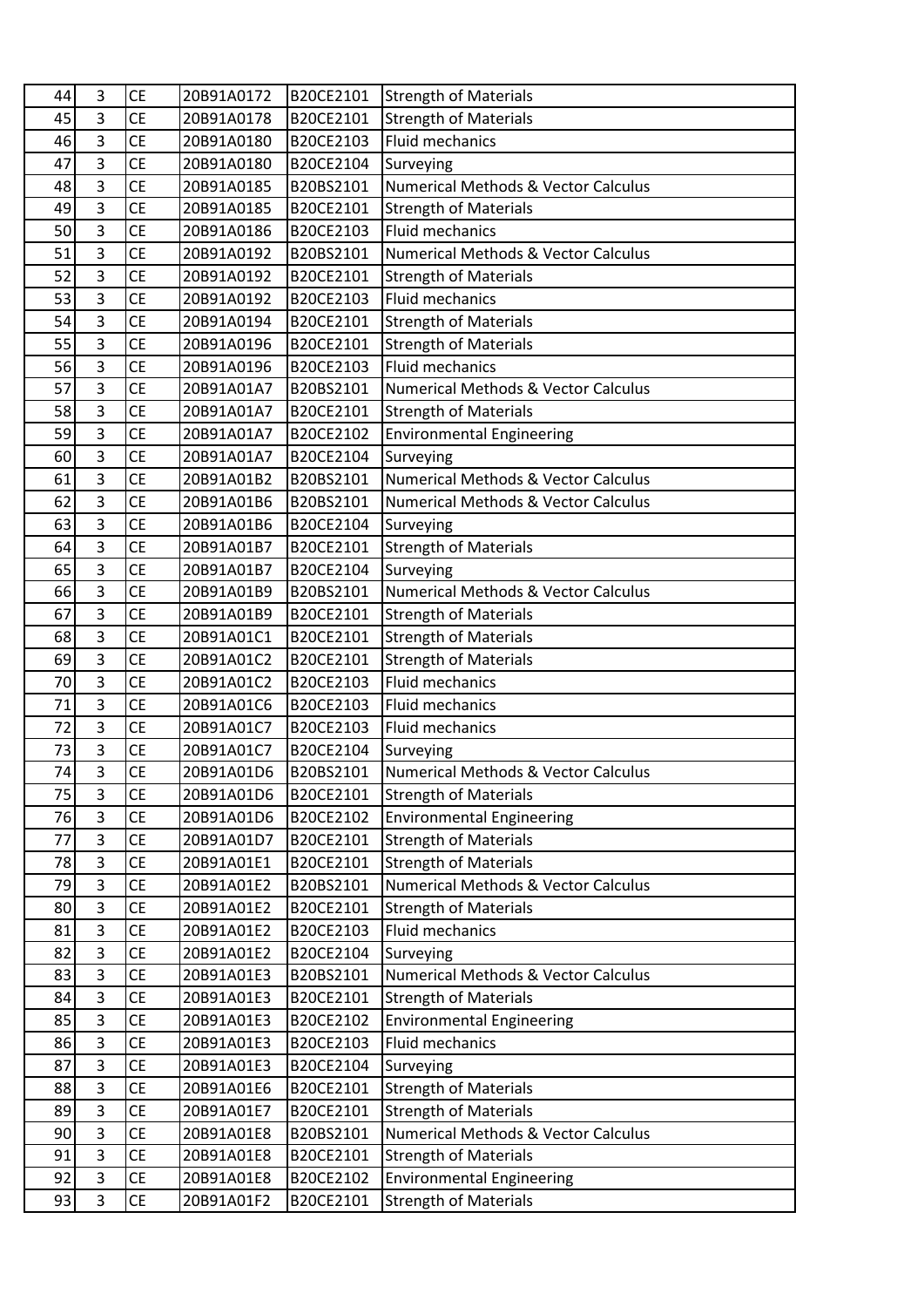| 94  | 3              | <b>CE</b> | 20B91A01F4 | B20CE2101 | <b>Strength of Materials</b>                   |
|-----|----------------|-----------|------------|-----------|------------------------------------------------|
| 95  | 3              | <b>CE</b> | 20B91A01F5 | B20CE2101 | <b>Strength of Materials</b>                   |
| 96  | 3              | <b>CE</b> | 20B91A01F5 | B20CE2103 | Fluid mechanics                                |
| 97  | 3              | <b>CE</b> | 20B91A01G2 | B20CE2101 | <b>Strength of Materials</b>                   |
| 98  | 3              | <b>CE</b> | 20B91A01G4 | B20BS2101 | Numerical Methods & Vector Calculus            |
| 99  | 3              | <b>CE</b> | 20B91A01G4 | B20CE2101 | <b>Strength of Materials</b>                   |
| 100 | $\overline{3}$ | <b>CE</b> | 20B91A01G4 | B20CE2103 | <b>Fluid mechanics</b>                         |
| 101 | 3              | <b>CE</b> | 20B91A01G5 | B20BS2101 | <b>Numerical Methods &amp; Vector Calculus</b> |
| 102 | 3              | <b>CE</b> | 20B91A01G5 | B20CE2103 | <b>Fluid mechanics</b>                         |
| 103 | $\overline{3}$ | <b>CE</b> | 20B91A01G6 | B20BS2101 | <b>Numerical Methods &amp; Vector Calculus</b> |
| 104 | 3              | <b>CE</b> | 20B91A01G6 | B20CE2101 | <b>Strength of Materials</b>                   |
| 105 | 3              | <b>CE</b> | 20B91A01G6 | B20CE2103 | <b>Fluid mechanics</b>                         |
| 106 | 3              | <b>CE</b> | 20B91A01G7 | B20BS2101 | <b>Numerical Methods &amp; Vector Calculus</b> |
| 107 | $\overline{3}$ | <b>CE</b> | 20B91A01G7 | B20CE2101 | <b>Strength of Materials</b>                   |
| 108 | 3              | <b>CE</b> | 20B91A01G8 | B20CE2101 | <b>Strength of Materials</b>                   |
| 109 | 3              | <b>CE</b> | 20B91A01G9 | B20BS2101 | <b>Numerical Methods &amp; Vector Calculus</b> |
| 110 | $\overline{3}$ | <b>CE</b> | 20B91A01G9 | B20CE2102 | <b>Environmental Engineering</b>               |
| 111 | 3              | <b>CE</b> | 20B91A01H0 | B20CE2101 | <b>Strength of Materials</b>                   |
| 112 | 3              | <b>CE</b> | 20B91A01H0 | B20CE2103 | Fluid mechanics                                |
| 113 | $\overline{3}$ | <b>CE</b> | 20B91A01H1 | B20CE2101 | <b>Strength of Materials</b>                   |
| 114 | $\overline{3}$ | <b>CE</b> | 20B91A01H1 | B20CE2103 | <b>Fluid mechanics</b>                         |
| 115 | 3              | <b>CE</b> | 20B91A01H2 | B20CE2101 | <b>Strength of Materials</b>                   |
| 116 | 3              | <b>CE</b> | 20B91A01H5 | B20CE2101 | <b>Strength of Materials</b>                   |
| 117 | 3              | <b>CE</b> | 20B91A01H6 | B20CE2101 | <b>Strength of Materials</b>                   |
| 118 | 3              | <b>CE</b> | 20B91A01H6 | B20CE2103 | <b>Fluid mechanics</b>                         |
| 119 | $\overline{3}$ | <b>CE</b> | 20B91A01H7 | B20BS2101 | Numerical Methods & Vector Calculus            |
| 120 | 3              | <b>CE</b> | 20B91A01H7 | B20CE2101 | <b>Strength of Materials</b>                   |
| 121 | 3              | CE        | 20B91A01H7 | B20CE2103 | Fluid mechanics                                |
| 122 | $\overline{3}$ | CE        | 20B91A01H8 | B20CE2103 | Fluid mechanics                                |
| 123 | 3              | <b>CE</b> | 20B91A01I0 | B20CE2101 | <b>Strength of Materials</b>                   |
| 124 | 3              | <b>CE</b> | 20B91A01I0 | B20CE2104 | Surveying                                      |
| 125 | 3              | <b>CE</b> | 20B91A01I4 | B20CE2101 | <b>Strength of Materials</b>                   |
| 126 | $\overline{3}$ | <b>CE</b> | 20B91A01I4 | B20CE2103 | Fluid mechanics                                |
| 127 | 3              | <b>CE</b> | 20B91A01I6 | B20CE2101 | <b>Strength of Materials</b>                   |
| 128 | 3              | CE        | 20B91A01I7 | B20CE2101 | <b>Strength of Materials</b>                   |
| 129 | 3              | <b>CE</b> | 20B91A01I7 | B20CE2103 | Fluid mechanics                                |
| 130 | 3              | <b>CE</b> | 20B91A01J4 | B20CE2103 | Fluid mechanics                                |
| 131 | 3              | <b>CE</b> | 20B91A01J7 | B20CE2103 | Fluid mechanics                                |
| 132 | $\overline{3}$ | <b>CE</b> | 20B91A01J8 | B20CE2101 | <b>Strength of Materials</b>                   |
| 133 | 3              | <b>CE</b> | 20B91A01J8 | B20CE2103 | <b>Fluid mechanics</b>                         |
| 134 | 3              | <b>CE</b> | 20B91A01J9 | B20CE2102 | <b>Environmental Engineering</b>               |
| 135 | 3              | CE        | 20B91A01J9 | B20CE2103 | Fluid mechanics                                |
| 136 | 3              | <b>CE</b> | 20B91A01K4 | B20BS2101 | Numerical Methods & Vector Calculus            |
| 137 | 3              | CE        | 20B91A01K4 | B20CE2101 | <b>Strength of Materials</b>                   |
| 138 | 3              | <b>CE</b> | 20B91A01K4 | B20CE2103 | Fluid mechanics                                |
| 139 | $\overline{3}$ | CE        | 20B91A01K6 | B20CE2103 | Fluid mechanics                                |
| 140 | 3<br>3         | <b>CE</b> | 20B91A01L6 | B20CE2101 | <b>Strength of Materials</b>                   |
| 141 |                | <b>CE</b> | 20B91A01L6 | B20CE2103 | Fluid mechanics                                |
| 142 | 3              | <b>CE</b> | 20B91A01M1 | B20BS2101 | Numerical Methods & Vector Calculus            |
| 143 | 3              | <b>CE</b> | 20B91A01M1 | B20CE2101 | <b>Strength of Materials</b>                   |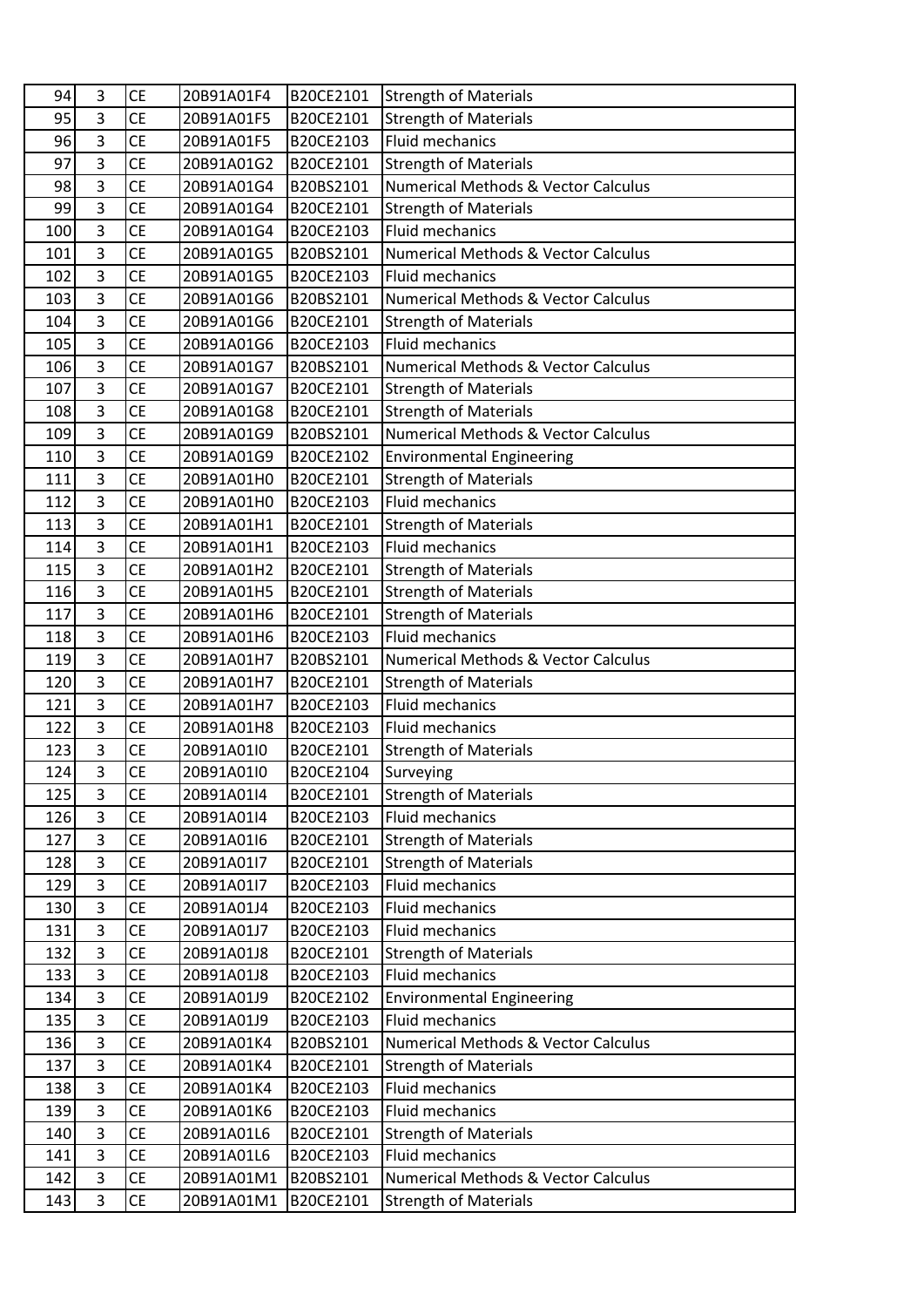| 144 | 3              | <b>CE</b> | 20B91A01M1 | B20CE2103 | Fluid mechanics                                |
|-----|----------------|-----------|------------|-----------|------------------------------------------------|
| 145 | $\overline{3}$ | <b>CE</b> | 20B91A01M1 | B20CE2104 | Surveying                                      |
| 146 | 3              | <b>CE</b> | 20B91A01M3 | B20BS2101 | <b>Numerical Methods &amp; Vector Calculus</b> |
| 147 | 3              | <b>CE</b> | 20B91A01M3 | B20CE2101 | <b>Strength of Materials</b>                   |
| 148 | $\overline{3}$ | <b>CE</b> | 20B91A01M5 | B20BS2101 | Numerical Methods & Vector Calculus            |
| 149 | 3              | <b>CE</b> | 20B91A01M5 | B20CE2101 | <b>Strength of Materials</b>                   |
| 150 | $\overline{3}$ | <b>CE</b> | 20B91A01M5 | B20CE2103 | <b>Fluid mechanics</b>                         |
| 151 | $\overline{3}$ | <b>CE</b> | 20B91A01M7 | B20CE2101 | <b>Strength of Materials</b>                   |
| 152 | $\overline{3}$ | <b>CE</b> | 20B91A01N1 | B20CE2101 | <b>Strength of Materials</b>                   |
| 153 | $\overline{3}$ | CE        | 20B91A01N1 | B20CE2103 | Fluid mechanics                                |
| 154 | 3              | <b>CE</b> | 20B91A01N3 | B20CE2101 | <b>Strength of Materials</b>                   |
| 155 | 3              | <b>CE</b> | 20B91A01N5 | B20BS2101 | <b>Numerical Methods &amp; Vector Calculus</b> |
| 156 | 3              | <b>CE</b> | 20B91A01N5 | B20CE2101 | <b>Strength of Materials</b>                   |
| 157 | $\overline{3}$ | EEE       | 20B91A0201 | B20EC2101 | <b>Electronic Devices and Circuits</b>         |
| 158 | 3              | EEE       | 20B91A0201 | B20EE2101 | <b>Network Analysis</b>                        |
| 159 | 3              | EEE       | 20B91A0204 | B20EC2101 | <b>Electronic Devices and Circuits</b>         |
| 160 | 3              | EEE       | 20B91A0206 | B20EE2104 | <b>Networks Laboratory</b>                     |
| 161 | 3              | EEE       | 20B91A0207 | B20EC2101 | <b>Electronic Devices and Circuits</b>         |
| 162 | 3              | EEE       | 20B91A0207 | B20EE2101 | <b>Network Analysis</b>                        |
| 163 | $\overline{3}$ | EEE       | 20B91A0209 | B20EC2101 | <b>Electronic Devices and Circuits</b>         |
| 164 | $\overline{3}$ | EEE       | 20B91A0210 | B20EC2101 | <b>Electronic Devices and Circuits</b>         |
| 165 | $\overline{3}$ | EEE       | 20B91A0211 | B20EC2101 | <b>Electronic Devices and Circuits</b>         |
| 166 | 3              | EEE       | 20B91A0212 | B20EC2101 | <b>Electronic Devices and Circuits</b>         |
| 167 | $\overline{3}$ | EEE       | 20B91A0214 | B20EC2101 | <b>Electronic Devices and Circuits</b>         |
| 168 | 3              | EEE       | 20B91A0214 | B20EE2103 | <b>Electrical Machines-I</b>                   |
| 169 | 3              | EEE       | 20B91A0216 | B20EE2101 | <b>Network Analysis</b>                        |
| 170 | $\overline{3}$ | EEE       | 20B91A0217 | B20EC2101 | <b>Electronic Devices and Circuits</b>         |
| 171 | 3              | EEE       | 20B91A0219 | B20EC2101 | <b>Electronic Devices and Circuits</b>         |
| 172 | 3              | EEE       | 20B91A0232 | B20EE2103 | <b>Electrical Machines-I</b>                   |
| 173 | 3              | EEE       | 20B91A0232 | B20EE2104 | Networks Laboratory                            |
| 174 | 3              | EEE       | 20B91A0237 | B20EE2101 | <b>Network Analysis</b>                        |
| 175 | 3              | EEE       | 20B91A0237 | B20EE2103 | <b>Electrical Machines-I</b>                   |
| 176 | $\overline{3}$ | EEE       | 20B91A0241 | B20EE2101 | Network Analysis                               |
| 177 | 3              | EEE       | 20B91A0244 | B20EC2101 | <b>Electronic Devices and Circuits</b>         |
| 178 | 3              | EEE       | 20B91A0245 | B20EC2101 | <b>Electronic Devices and Circuits</b>         |
| 179 | 3              | EEE       | 20B91A0246 | B20EC2101 | <b>Electronic Devices and Circuits</b>         |
| 180 | 3              | EEE       | 20B91A0252 | B20EC2101 | <b>Electronic Devices and Circuits</b>         |
| 181 | 3              | EEE       | 20B91A0254 | B20EC2101 | <b>Electronic Devices and Circuits</b>         |
| 182 | 3              | EEE       | 20B91A0254 | B20EE2101 | <b>Network Analysis</b>                        |
| 183 | 3              | EEE       | 20B91A0254 | B20EE2102 | <b>Electromagnetic Field Theory</b>            |
| 184 | 3              | EEE       | 20B91A0254 | B20EE2103 | <b>Electrical Machines-I</b>                   |
| 185 | 3              | EEE       | 20B91A0260 | B20EC2101 | <b>Electronic Devices and Circuits</b>         |
| 186 | 3              | EEE       | 20B91A0261 | B20EC2101 | <b>Electronic Devices and Circuits</b>         |
| 187 | 3              | EEE       | 20B91A0276 | B20EE2102 | <b>Electromagnetic Field Theory</b>            |
| 188 | 3              | EEE       | 20B91A0279 | B20EC2101 | <b>Electronic Devices and Circuits</b>         |
| 189 | 3              | EEE       | 20B91A0283 | B20EC2101 | <b>Electronic Devices and Circuits</b>         |
| 190 | 3              | EEE       | 20B91A0285 | B20EC2101 | <b>Electronic Devices and Circuits</b>         |
| 191 | 3              | EEE       | 20B91A0285 | B20EE2101 | <b>Network Analysis</b>                        |
| 192 | 3              | EEE       | 20B91A0285 | B20EE2102 | <b>Electromagnetic Field Theory</b>            |
| 193 | 3              | EEE       | 20B91A0287 | B20EC2101 | <b>Electronic Devices and Circuits</b>         |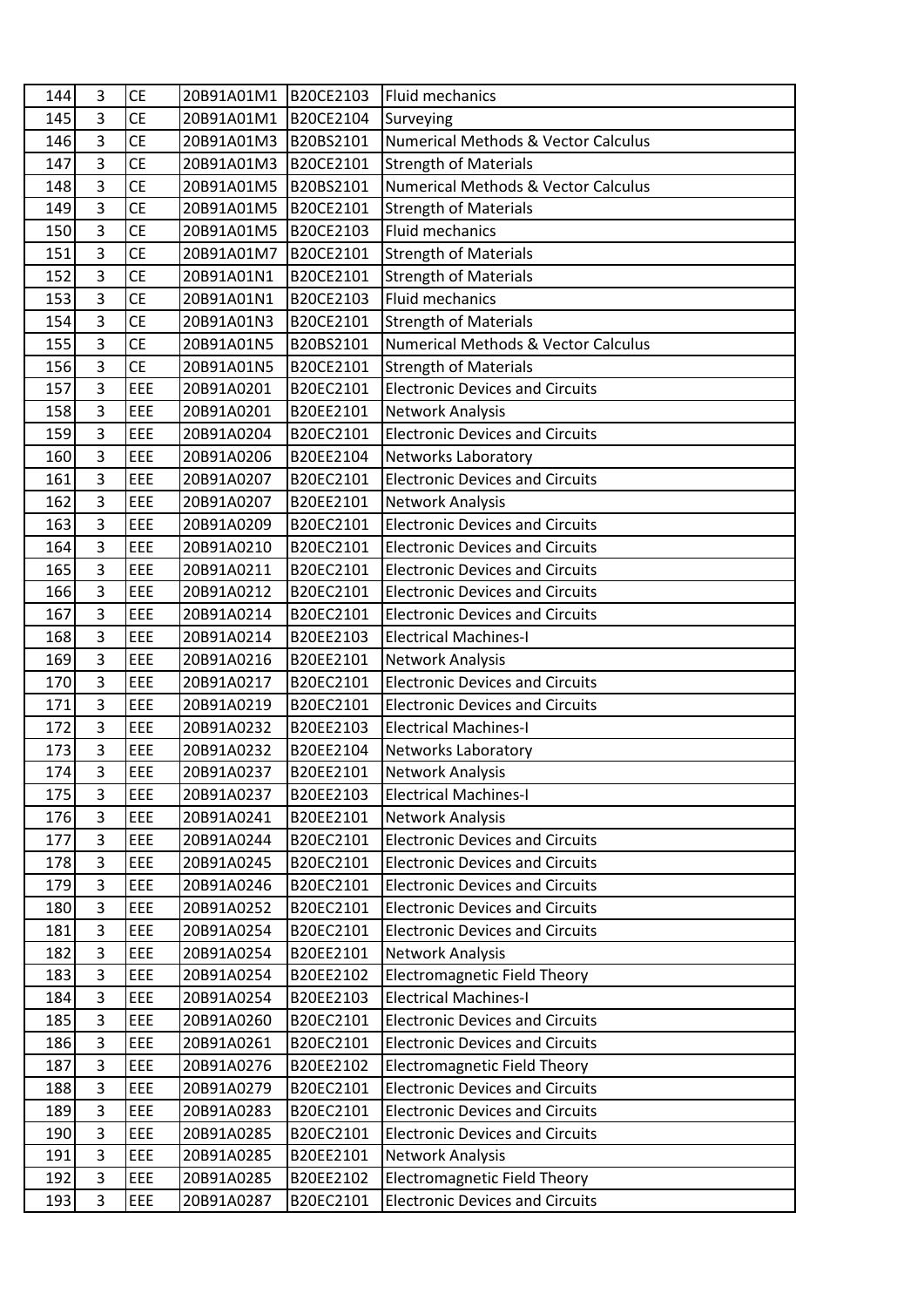| 194 | 3              | EEE | 20B91A0287 | B20EE2101 | <b>Network Analysis</b>                             |
|-----|----------------|-----|------------|-----------|-----------------------------------------------------|
| 195 | $\overline{3}$ | EEE | 20B91A0288 | B20EE2101 | <b>Network Analysis</b>                             |
| 196 | $\overline{3}$ | EEE | 20B91A0289 | B20EC2101 | <b>Electronic Devices and Circuits</b>              |
| 197 | $\overline{3}$ | EEE | 20B91A0291 | B20EC2101 | <b>Electronic Devices and Circuits</b>              |
| 198 | $\overline{3}$ | EEE | 20B91A0293 | B20EC2101 | <b>Electronic Devices and Circuits</b>              |
| 199 | $\overline{3}$ | EEE | 20B91A0293 | B20EE2101 | <b>Network Analysis</b>                             |
| 200 | 3              | EEE | 20B91A0293 | B20EE2103 | <b>Electrical Machines-I</b>                        |
| 201 | 3              | EEE | 20B91A0295 | B20EC2101 | <b>Electronic Devices and Circuits</b>              |
| 202 | $\overline{3}$ | EEE | 20B91A0295 | B20EE2103 | <b>Electrical Machines-I</b>                        |
| 203 | 3              | EEE | 20B91A0296 | B20EC2101 | <b>Electronic Devices and Circuits</b>              |
| 204 | $\overline{3}$ | EEE | 20B91A0297 | B20EC2101 | <b>Electronic Devices and Circuits</b>              |
| 205 | $\overline{3}$ | EEE | 20B91A0297 | B20EE2103 | <b>Electrical Machines-I</b>                        |
| 206 | 3              | EEE | 20B91A02A0 | B20BS2101 | <b>Numerical Methods &amp; Vector Calculus</b>      |
| 207 | 3              | EEE | 20B91A02A0 | B20EC2101 | <b>Electronic Devices and Circuits</b>              |
| 208 | 3              | EEE | 20B91A02A0 | B20EE2101 | <b>Network Analysis</b>                             |
| 209 | $\overline{3}$ | EEE | 20B91A02A0 | B20EE2102 | <b>Electromagnetic Field Theory</b>                 |
| 210 | $\overline{3}$ | EEE | 20B91A02A0 | B20EE2103 | <b>Electrical Machines-I</b>                        |
| 211 | 3              | EEE | 20B91A02A1 | B20EE2102 | <b>Electromagnetic Field Theory</b>                 |
| 212 | $\overline{3}$ | EEE | 20B91A02A1 | B20EE2103 | <b>Electrical Machines-I</b>                        |
| 213 | $\overline{3}$ | EEE | 20B91A02A5 | B20EC2101 | <b>Electronic Devices and Circuits</b>              |
| 214 | $\overline{3}$ | EEE | 20B91A02B3 | B20BS2101 | <b>Numerical Methods &amp; Vector Calculus</b>      |
| 215 | $\overline{3}$ | EEE | 20B91A02B3 | B20EC2101 | <b>Electronic Devices and Circuits</b>              |
| 216 | $\overline{3}$ | EEE | 20B91A02B3 | B20EE2102 | <b>Electromagnetic Field Theory</b>                 |
| 217 | $\overline{3}$ | EEE | 20B91A02C6 | B20EC2101 | <b>Electronic Devices and Circuits</b>              |
| 218 | 3              | EEE | 20B91A02C7 | B20EE2101 | <b>Network Analysis</b>                             |
| 219 | $\overline{3}$ | EEE | 20B91A02D3 | B20EC2101 | <b>Electronic Devices and Circuits</b>              |
| 220 | 3              | EEE | 20B91A02D4 | B20EC2101 | <b>Electronic Devices and Circuits</b>              |
| 221 | $\overline{3}$ | EEE | 20B91A02D9 | B20EC2101 | <b>Electronic Devices and Circuits</b>              |
| 222 | $\overline{3}$ | EEE | 20B91A02D9 | B20EE2101 | <b>Network Analysis</b>                             |
| 223 | 3              | EEE | 20B91A02E6 | B20EE2101 | <b>Network Analysis</b>                             |
| 224 | $\overline{3}$ | EEE | 20B91A02F0 | B20BS2101 | Numerical Methods & Vector Calculus                 |
| 225 | 3              | EEE | 20B91A02F0 | B20EC2101 | <b>Electronic Devices and Circuits</b>              |
| 226 | $\overline{3}$ | EEE | 20B91A02F0 | B20EE2101 | <b>Network Analysis</b>                             |
| 227 | 3              | EEE | 20B91A02F0 | B20EE2102 | <b>Electromagnetic Field Theory</b>                 |
| 228 | $\overline{3}$ | EEE | 20B91A02F0 | B20EE2103 | <b>Electrical Machines-I</b>                        |
| 229 | $\overline{3}$ | EEE | 20B91A02F0 | B20EC2105 | Electronic Devices and Circuits Lab With Simulation |
| 230 | $\overline{3}$ | EEE | 20B91A02F9 | B20EC2101 | <b>Electronic Devices and Circuits</b>              |
| 231 | 3              | EEE | 20B91A02F9 | B20EE2103 | <b>Electrical Machines-I</b>                        |
| 232 | 3              | EEE | 20B91A02G1 | B20EE2101 | <b>Network Analysis</b>                             |
| 233 | 3              | EEE | 20B91A02G1 | B20EE2103 | <b>Electrical Machines-I</b>                        |
| 234 | $\overline{3}$ | EEE | 20B91A02G4 | B20EC2101 | <b>Electronic Devices and Circuits</b>              |
| 235 | 3              | EEE | 20B91A02H0 | B20EC2101 | <b>Electronic Devices and Circuits</b>              |
| 236 | 3              | ME  | 20B91A0302 | B20ME2104 | <b>Machine Drawing</b>                              |
| 237 | 3              | ME  | 20B91A0304 | B20ME2103 | <b>Strength of Materials</b>                        |
| 238 | 3              | ME  | 20B91A0305 | B20ME2102 | <b>Manufacturing Processes</b>                      |
| 239 | 3              | ME  | 20B91A0305 | B20ME2104 | <b>Machine Drawing</b>                              |
| 240 | 3              | ME  | 20B91A0308 | B20ME2103 | Strength of Materials                               |
| 241 | $\overline{3}$ | ME  | 20B91A0310 | B20ME2103 | <b>Strength of Materials</b>                        |
| 242 | 3              | ME  | 20B91A0311 | B20BS2102 | <b>Numerical Methods and Advanced Calculus</b>      |
| 243 | 3              | ME  | 20B91A0311 | B20ME2101 | Engineering Thermodynamics and IC Engines           |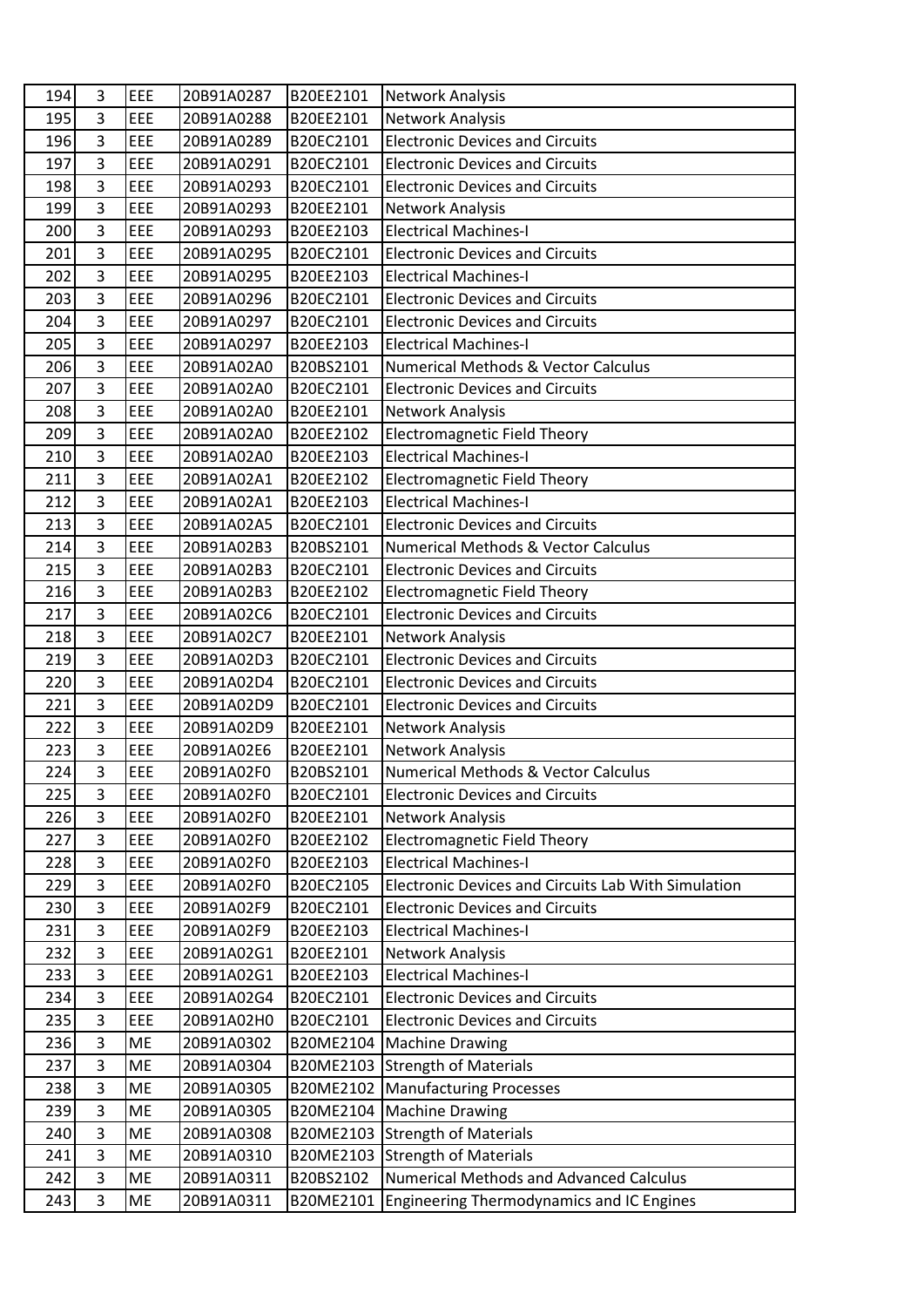| 244 | 3              | <b>ME</b> | 20B91A0312 | B20BS2102 | <b>Numerical Methods and Advanced Calculus</b>   |
|-----|----------------|-----------|------------|-----------|--------------------------------------------------|
| 245 | 3              | <b>ME</b> | 20B91A0312 | B20ME2101 | Engineering Thermodynamics and IC Engines        |
| 246 | 3              | <b>ME</b> | 20B91A0312 | B20ME2104 | Machine Drawing                                  |
| 247 | 3              | ME        | 20B91A0313 | B20ME2104 | Machine Drawing                                  |
| 248 | 3              | <b>ME</b> | 20B91A0316 | B20ME2103 | <b>Istrength of Materials</b>                    |
| 249 | 3              | ME        | 20B91A0316 | B20ME2104 | Machine Drawing                                  |
| 250 | 3              | ME        | 20B91A0318 | B20ME2104 | Machine Drawing                                  |
| 251 | $\overline{3}$ | <b>ME</b> | 20B91A0319 | B20ME2104 | Machine Drawing                                  |
| 252 | 3              | ME        | 20B91A0320 | B20ME2103 | Strength of Materials                            |
| 253 | $\overline{3}$ | <b>ME</b> | 20B91A0320 | B20ME2104 | Machine Drawing                                  |
| 254 | 3              | ME        | 20B91A0323 | B20ME2101 | Engineering Thermodynamics and IC Engines        |
| 255 | 3              | <b>ME</b> | 20B91A0323 | B20ME2103 | Strength of Materials                            |
| 256 | $\overline{3}$ | <b>ME</b> | 20B91A0327 | B20ME2104 | Machine Drawing                                  |
| 257 | $\overline{3}$ | ME        | 20B91A0330 | B20ME2104 | Machine Drawing                                  |
| 258 | 3              | <b>ME</b> | 20B91A0333 | B20BS2102 | <b>Numerical Methods and Advanced Calculus</b>   |
| 259 | 3              | ME        | 20B91A0333 | B20ME2101 | Engineering Thermodynamics and IC Engines        |
| 260 | 3              | <b>ME</b> | 20B91A0333 | B20ME2102 | Manufacturing Processes                          |
| 261 | 3              | <b>ME</b> | 20B91A0333 | B20ME2103 | <b>Strength of Materials</b>                     |
| 262 | 3              | ME        | 20B91A0333 | B20ME2104 | <b>Machine Drawing</b>                           |
| 263 | 3              | ME        | 20B91A0336 | B20BS2102 | <b>Numerical Methods and Advanced Calculus</b>   |
| 264 | 3              | ME        | 20B91A0336 | B20ME2104 | Machine Drawing                                  |
| 265 | $\overline{3}$ | <b>ME</b> | 20B91A0337 | B20BS2102 | <b>Numerical Methods and Advanced Calculus</b>   |
| 266 | 3              | ME        | 20B91A0337 | B20ME2101 | Engineering Thermodynamics and IC Engines        |
| 267 | 3              | <b>ME</b> | 20B91A0337 | B20ME2102 | Manufacturing Processes                          |
| 268 | 3              | ME        | 20B91A0337 | B20ME2103 | <b>Strength of Materials</b>                     |
| 269 | 3              | ME        | 20B91A0337 | B20HS2101 | Managerial Economics and Financial Accountancy   |
| 270 | $\overline{3}$ | <b>ME</b> | 20B91A0337 | B20ME2104 | <b>Machine Drawing</b>                           |
| 271 | 3              | ME        | 20B91A0343 | B20ME2104 | Machine Drawing                                  |
| 272 | $\overline{3}$ | ME        | 20B91A0344 | B20ME2101 | Engineering Thermodynamics and IC Engines        |
| 273 | 3              | ME        | 20B91A0344 | B20ME2104 | Machine Drawing                                  |
| 274 | 3              | <b>ME</b> | 20B91A0346 |           | B20ME2104 Machine Drawing                        |
| 275 | 3              | <b>ME</b> | 20B91A0348 | B20ME2102 | <b>Manufacturing Processes</b>                   |
| 276 | 3              | ME        | 20B91A0348 | B20ME2104 | <b>Machine Drawing</b>                           |
| 277 | 3              | ME        | 20B91A0349 | B20BS2102 | <b>Numerical Methods and Advanced Calculus</b>   |
| 278 | 3              | ME        | 20B91A0349 | B20ME2101 | Engineering Thermodynamics and IC Engines        |
| 279 | 3              | ME        | 20B91A0349 | B20ME2102 | Manufacturing Processes                          |
| 280 | 3              | ME        | 20B91A0349 | B20ME2104 | <b>Machine Drawing</b>                           |
| 281 | 3              | ME        | 20B91A0356 | B20ME2103 | <b>Strength of Materials</b>                     |
| 282 | 3              | ME        | 20B91A0356 | B20ME2104 | <b>Machine Drawing</b>                           |
| 283 | $\overline{3}$ | ME        | 20B91A0360 | B20ME2103 | Strength of Materials                            |
| 284 | 3              | ME        | 20B91A0361 | B20BS2102 | <b>Numerical Methods and Advanced Calculus</b>   |
| 285 | 3              | ME        | 20B91A0361 | B20ME2101 | <b>Engineering Thermodynamics and IC Engines</b> |
| 286 | 3              | ME        | 20B91A0361 | B20ME2102 | Manufacturing Processes                          |
| 287 | 3              | ME        | 20B91A0361 | B20ME2103 | <b>Strength of Materials</b>                     |
| 288 | 3              | ME        | 20B91A0361 | B20HS2101 | Managerial Economics and Financial Accountancy   |
| 289 | $\overline{3}$ | ME        | 20B91A0361 | B20ME2104 | <b>Machine Drawing</b>                           |
| 290 | 3              | ME        | 20B91A0361 | B20ME2105 | Strength of Materials Lab                        |
| 291 | 3              | ME        | 20B91A0361 | B20ME2106 | Manufacturing Processes Lab                      |
| 292 | 3              | ME        | 20B91A0361 | B20ME2107 | Modeling using 3D Experience                     |
| 293 | 3              | ME        | 20B91A0369 | B20ME2103 | <b>Strength of Materials</b>                     |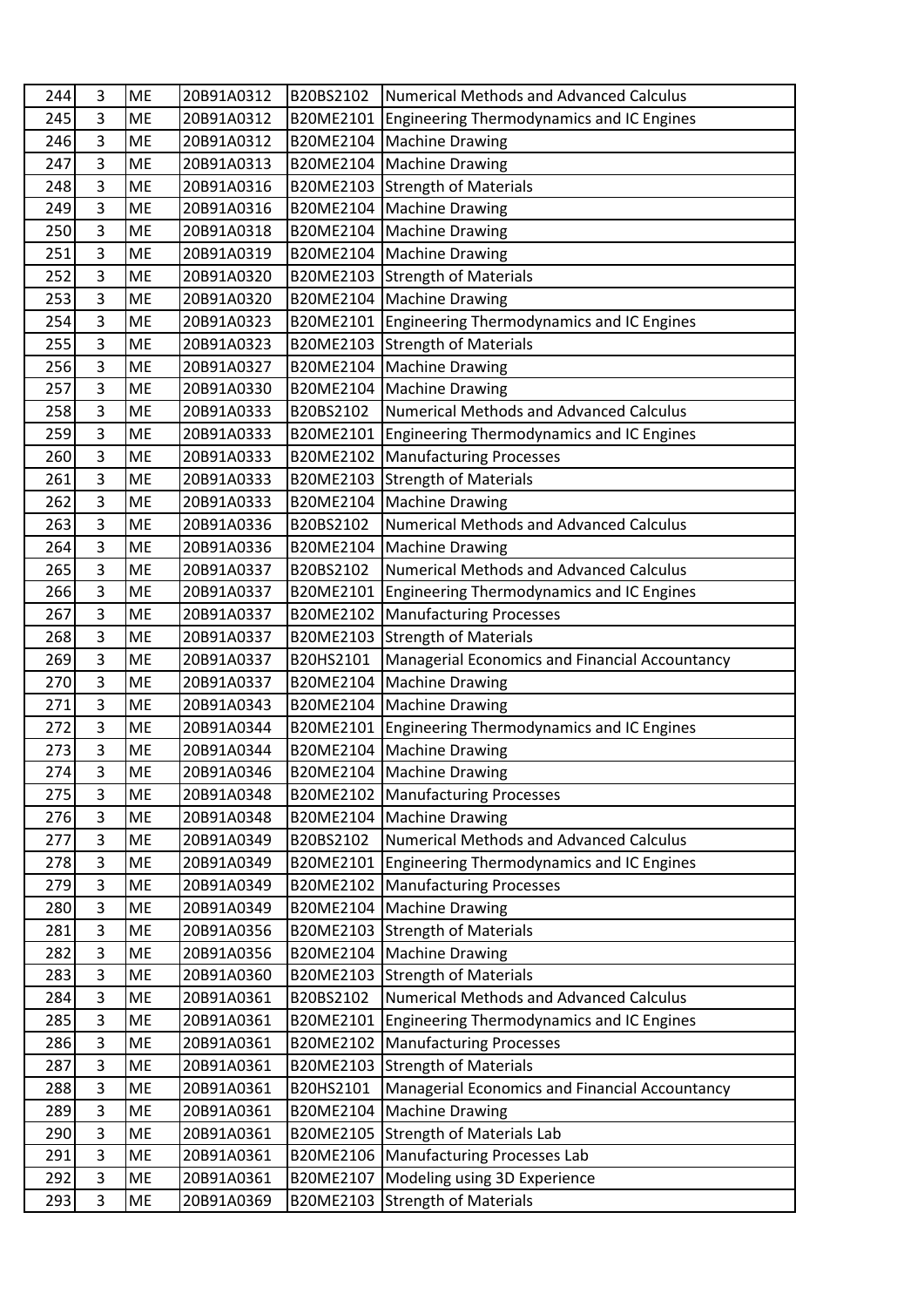| 294 | 3              | <b>ME</b> | 20B91A0369 | B20ME2104 | Machine Drawing                                  |
|-----|----------------|-----------|------------|-----------|--------------------------------------------------|
| 295 | 3              | <b>ME</b> | 20B91A0371 | B20ME2103 | Strength of Materials                            |
| 296 | 3              | <b>ME</b> | 20B91A0372 | B20ME2101 | Engineering Thermodynamics and IC Engines        |
| 297 | 3              | <b>ME</b> | 20B91A0375 | B20ME2103 | <b>Strength of Materials</b>                     |
| 298 | 3              | <b>ME</b> | 20B91A0379 | B20ME2104 | Machine Drawing                                  |
| 299 | 3              | <b>ME</b> | 20B91A0383 | B20ME2103 | <b>Strength of Materials</b>                     |
| 300 | 3              | ME        | 20B91A0386 | B20ME2104 | <b>Machine Drawing</b>                           |
| 301 | $\overline{3}$ | <b>ME</b> | 20B91A0388 | B20ME2104 | <b>Machine Drawing</b>                           |
| 302 | 3              | ME        | 20B91A0389 | B20BS2102 | <b>Numerical Methods and Advanced Calculus</b>   |
| 303 | $\overline{3}$ | <b>ME</b> | 20B91A0389 | B20ME2101 | Engineering Thermodynamics and IC Engines        |
| 304 | 3              | ME        | 20B91A0398 | B20ME2101 | <b>Engineering Thermodynamics and IC Engines</b> |
| 305 | 3              | <b>ME</b> | 20B91A0398 | B20HS2101 | Managerial Economics and Financial Accountancy   |
| 306 | 3              | <b>ME</b> | 20B91A03A3 | B20BS2102 | <b>Numerical Methods and Advanced Calculus</b>   |
| 307 | $\overline{3}$ | ME        | 20B91A03A3 | B20ME2101 | Engineering Thermodynamics and IC Engines        |
| 308 | 3              | <b>ME</b> | 20B91A03A3 | B20ME2102 | <b>Manufacturing Processes</b>                   |
| 309 | 3              | ME        | 20B91A03A3 | B20ME2103 | <b>Strength of Materials</b>                     |
| 310 | 3              | <b>ME</b> | 20B91A03A7 | B20ME2103 | <b>Strength of Materials</b>                     |
| 311 | 3              | <b>ME</b> | 20B91A03B3 | B20ME2101 | Engineering Thermodynamics and IC Engines        |
| 312 | 3              | <b>ME</b> | 20B91A03B3 | B20ME2103 | <b>Strength of Materials</b>                     |
| 313 | 3              | <b>ME</b> | 20B91A03B6 | B20BS2102 | <b>Numerical Methods and Advanced Calculus</b>   |
| 314 | 3              | ME        | 20B91A03B6 | B20ME2101 | Engineering Thermodynamics and IC Engines        |
| 315 | $\overline{3}$ | <b>ME</b> | 20B91A03B6 | B20ME2103 | <b>Strength of Materials</b>                     |
| 316 | $\overline{3}$ | <b>ME</b> | 20B91A03B6 | B20ME2104 | <b>Machine Drawing</b>                           |
| 317 | 3              | <b>ME</b> | 20B91A03B8 | B20BS2102 | <b>Numerical Methods and Advanced Calculus</b>   |
| 318 | 3              | ME        | 20B91A03B8 | B20ME2103 | <b>Strength of Materials</b>                     |
| 319 | 3              | <b>ME</b> | 20B91A03B9 | B20ME2103 | <b>Strength of Materials</b>                     |
| 320 | $\overline{3}$ | <b>ME</b> | 20B91A03C0 | B20ME2102 | <b>Manufacturing Processes</b>                   |
| 321 | 3              | ME        | 20B91A03C0 | B20HS2101 | Managerial Economics and Financial Accountancy   |
| 322 | $\overline{3}$ | <b>ME</b> | 20B91A03C0 | B20ME2104 | <b>Machine Drawing</b>                           |
| 323 | 3              | <b>ME</b> | 20B91A03C1 | B20BS2102 | <b>Numerical Methods and Advanced Calculus</b>   |
| 324 | 3              | <b>ME</b> | 20B91A03C2 | B20ME2101 | Engineering Thermodynamics and IC Engines        |
| 325 | 3              | <b>ME</b> | 20B91A03C2 | B20ME2103 | <b>Strength of Materials</b>                     |
| 326 | 3              | ME        | 20B91A03C5 | B20ME2101 | Engineering Thermodynamics and IC Engines        |
| 327 | $\overline{3}$ | ME        | 20B91A03C5 | B20ME2104 | <b>Machine Drawing</b>                           |
| 328 | 3              | ME        | 20B91A03C8 | B20BS2102 | <b>Numerical Methods and Advanced Calculus</b>   |
| 329 | $\overline{3}$ | ME        | 20B91A03C8 | B20ME2101 | Engineering Thermodynamics and IC Engines        |
| 330 | 3              | ME        | 20B91A03C8 | B20ME2103 | <b>Strength of Materials</b>                     |
| 331 | 3              | ME        | 20B91A03C8 | B20ME2104 | <b>Machine Drawing</b>                           |
| 332 | 3              | ME        | 20B91A03D0 | B20BS2102 | <b>Numerical Methods and Advanced Calculus</b>   |
| 333 | $\overline{3}$ | ME        | 20B91A03D0 | B20ME2103 | <b>Strength of Materials</b>                     |
| 334 | $\overline{3}$ | ME        | 20B91A03D2 | B20ME2103 | <b>Strength of Materials</b>                     |
| 335 | 3              | ME        | 20B91A03D3 | B20ME2103 | <b>Strength of Materials</b>                     |
| 336 | 3              | ME        | 20B91A03D4 | B20ME2101 | Engineering Thermodynamics and IC Engines        |
| 337 | 3              | ME        | 20B91A03D5 | B20ME2101 | <b>Engineering Thermodynamics and IC Engines</b> |
| 338 | 3              | ME        | 20B91A03D5 | B20ME2103 | <b>Strength of Materials</b>                     |
| 339 | 3<br>3         | ME        | 20B91A03D8 | B20ME2103 | <b>Strength of Materials</b>                     |
| 340 | 3              | ME        | 20B91A03E0 | B20ME2101 | Engineering Thermodynamics and IC Engines        |
| 341 |                | ME        | 20B91A03E0 | B20ME2103 | <b>Strength of Materials</b>                     |
| 342 | 3              | ME        | 20B91A03E0 | B20ME2104 | <b>Machine Drawing</b>                           |
| 343 | 3              | ME        | 20B91A03E1 | B20BS2102 | <b>Numerical Methods and Advanced Calculus</b>   |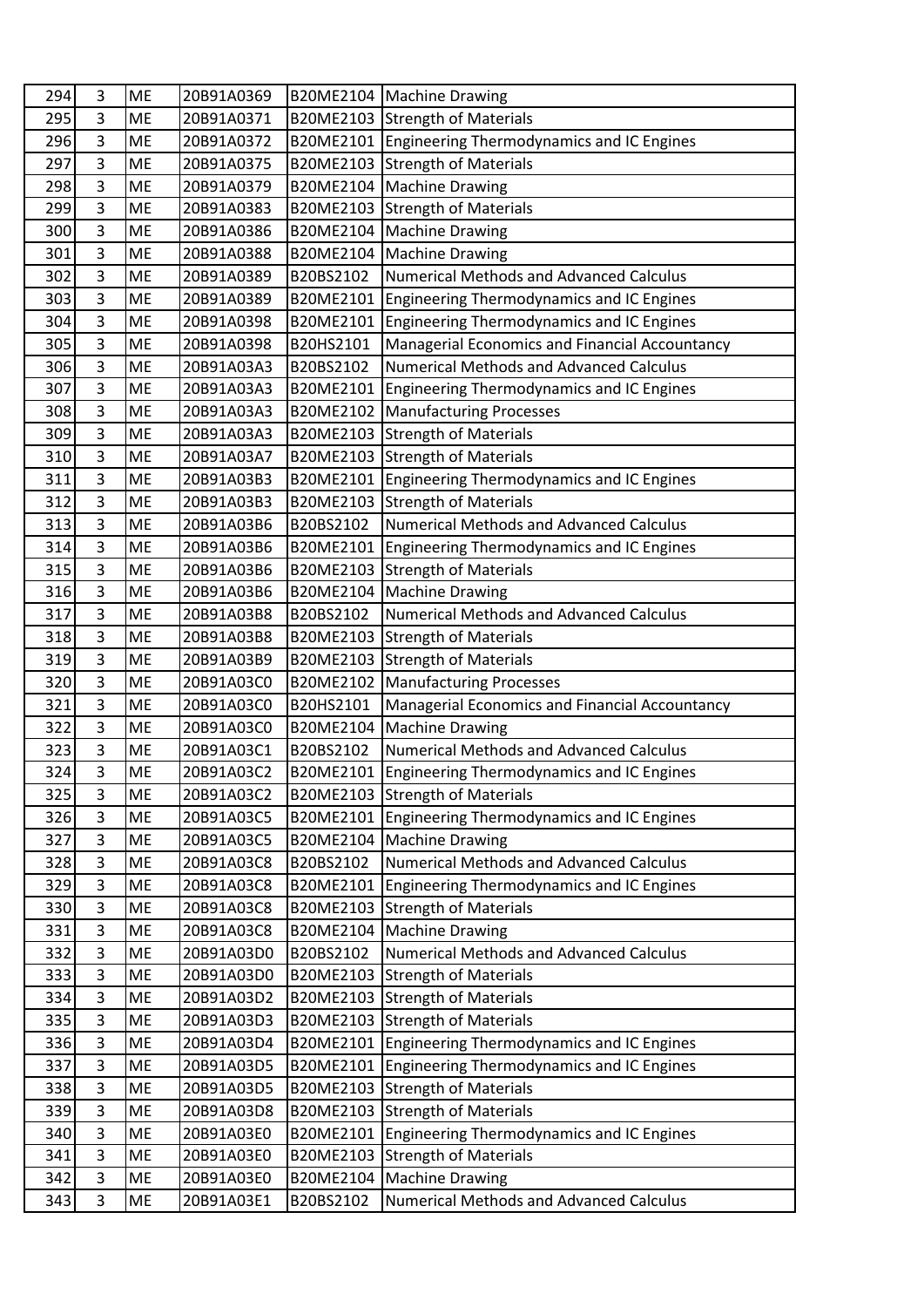| 344 | 3              | <b>ME</b> | 20B91A03E2 | B20ME2103 | <b>Strength of Materials</b>                     |
|-----|----------------|-----------|------------|-----------|--------------------------------------------------|
| 345 | 3              | <b>ME</b> | 20B91A03E2 | B20ME2104 | Machine Drawing                                  |
| 346 | 3              | <b>ME</b> | 20B91A03E3 | B20BS2102 | <b>Numerical Methods and Advanced Calculus</b>   |
| 347 | 3              | <b>ME</b> | 20B91A03E4 | B20ME2104 | Machine Drawing                                  |
| 348 | 3              | <b>ME</b> | 20B91A03E5 | B20ME2104 | Machine Drawing                                  |
| 349 | 3              | <b>ME</b> | 20B91A03E8 | B20ME2103 | <b>Strength of Materials</b>                     |
| 350 | 3              | ME        | 20B91A03F9 | B20ME2104 | <b>Machine Drawing</b>                           |
| 351 | $\overline{3}$ | <b>ME</b> | 20B91A03G3 | B20BS2102 | <b>Numerical Methods and Advanced Calculus</b>   |
| 352 | 3              | ME        | 20B91A03G7 | B20ME2104 | Machine Drawing                                  |
| 353 | $\overline{3}$ | <b>ME</b> | 20B91A03G8 | B20ME2103 | <b>Strength of Materials</b>                     |
| 354 | $\overline{3}$ | ME        | 20B91A03H3 | B20BS2102 | <b>Numerical Methods and Advanced Calculus</b>   |
| 355 | 3              | <b>ME</b> | 20B91A03H3 | B20ME2101 | Engineering Thermodynamics and IC Engines        |
| 356 | 3              | <b>ME</b> | 20B91A03H3 | B20ME2102 | <b>Manufacturing Processes</b>                   |
| 357 | $\overline{3}$ | ME        | 20B91A03H3 | B20ME2103 | <b>Strength of Materials</b>                     |
| 358 | 3              | <b>ME</b> | 20B91A03H8 | B20BS2102 | <b>Numerical Methods and Advanced Calculus</b>   |
| 359 | 3              | ME        | 20B91A03H8 | B20ME2101 | Engineering Thermodynamics and IC Engines        |
| 360 | 3              | <b>ME</b> | 20B91A03H8 | B20ME2103 | <b>Strength of Materials</b>                     |
| 361 | 3              | <b>ME</b> | 20B91A03H8 | B20ME2105 | Strength of Materials Lab                        |
| 362 | 3              | ME        | 20B91A03I1 | B20ME2101 | Engineering Thermodynamics and IC Engines        |
| 363 | 3              | <b>ME</b> | 20B91A03I2 | B20BS2102 | <b>Numerical Methods and Advanced Calculus</b>   |
| 364 | 3              | ME        | 20B91A03I2 | B20ME2101 | Engineering Thermodynamics and IC Engines        |
| 365 | $\overline{3}$ | <b>ME</b> | 20B91A03I5 | B20ME2105 | Strength of Materials Lab                        |
| 366 | $\overline{3}$ | ME        | 20B91A03J0 | B20ME2101 | <b>Engineering Thermodynamics and IC Engines</b> |
| 367 | 3              | <b>ME</b> | 20B91A03J0 | B20ME2104 | Machine Drawing                                  |
| 368 | 3              | ME        | 20B91A03J1 | B20ME2104 | <b>Machine Drawing</b>                           |
| 369 | 3              | <b>ME</b> | 20B91A03J2 | B20BS2102 | <b>Numerical Methods and Advanced Calculus</b>   |
| 370 | $\overline{3}$ | <b>ME</b> | 20B91A03J2 | B20ME2103 | <b>Strength of Materials</b>                     |
| 371 | 3              | ME        | 20B91A03J2 | B20HS2101 | Managerial Economics and Financial Accountancy   |
| 372 | $\overline{3}$ | <b>ME</b> | 20B91A03J2 | B20ME2104 | <b>Machine Drawing</b>                           |
| 373 | 3              | ME        | 20B91A03J5 | B20ME2103 | <b>Strength of Materials</b>                     |
| 374 | 3              | ME        | 20B91A03J6 |           | B20ME2103 Strength of Materials                  |
| 375 | 3              | <b>ME</b> | 20B91A03J7 | B20BS2102 | <b>Numerical Methods and Advanced Calculus</b>   |
| 376 | 3              | ME        | 20B91A03J7 | B20ME2101 | <b>Engineering Thermodynamics and IC Engines</b> |
| 377 | $\overline{3}$ | ME        | 20B91A03J7 | B20ME2102 | <b>Manufacturing Processes</b>                   |
| 378 | 3              | ME        | 20B91A03J7 | B20ME2103 | <b>Strength of Materials</b>                     |
| 379 | 3              | ME        | 20B91A03J7 | B20HS2101 | Managerial Economics and Financial Accountancy   |
| 380 | 3              | ME        | 20B91A03J7 | B20ME2104 | <b>Machine Drawing</b>                           |
| 381 | 3              | ME        | 20B91A03J7 | B20ME2105 | Strength of Materials Lab                        |
| 382 | 3              | ME        | 20B91A03J7 | B20ME2106 | Manufacturing Processes Lab                      |
| 383 | $\overline{3}$ | ME        | 20B91A03J7 | B20ME2107 | Modeling using 3D Experience                     |
| 384 | $\overline{3}$ | ME        | 20B91A03K1 | B20BS2102 | <b>Numerical Methods and Advanced Calculus</b>   |
| 385 | 3              | ME        | 20B91A03K1 | B20ME2101 | <b>Engineering Thermodynamics and IC Engines</b> |
| 386 | 3              | ME        | 20B91A03K1 | B20ME2102 | Manufacturing Processes                          |
| 387 | 3              | ME        | 20B91A03K1 | B20ME2103 | <b>Strength of Materials</b>                     |
| 388 | 3              | ME        | 20B91A03K1 | B20ME2104 | <b>Machine Drawing</b>                           |
| 389 | 3              | ME        | 20B91A03K2 | B20HS2101 | Managerial Economics and Financial Accountancy   |
| 390 | 3              | ME        | 20B91A03K5 | B20ME2101 | <b>Engineering Thermodynamics and IC Engines</b> |
| 391 | 3              | ME        | 20B91A03K6 | B20ME2104 | <b>Machine Drawing</b>                           |
| 392 | 3              | ME        | 20B91A03L0 | B20ME2104 | <b>Machine Drawing</b>                           |
| 393 | 3              | ME        | 20B91A03L1 | B20ME2101 | Engineering Thermodynamics and IC Engines        |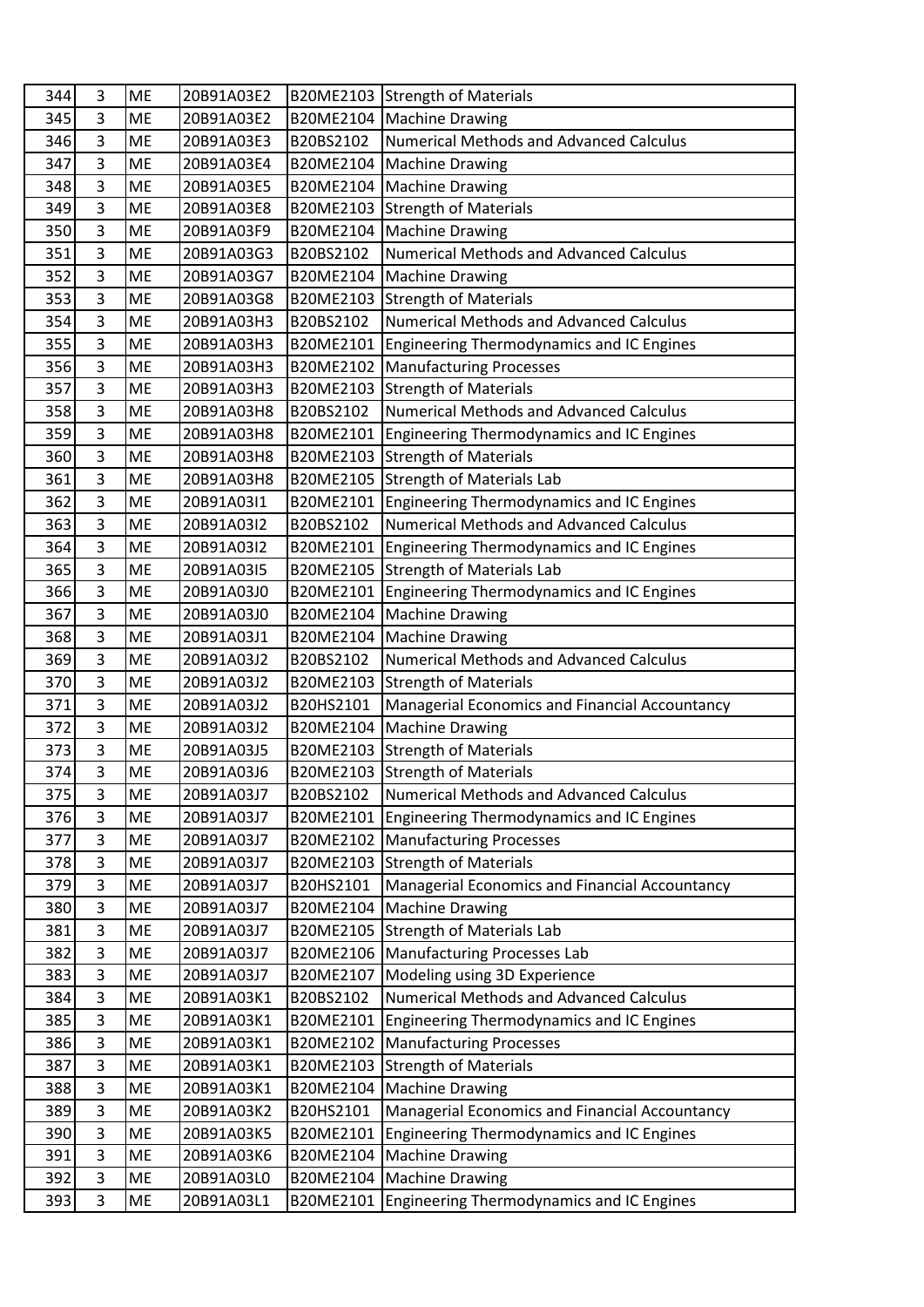| 394 | 3              | <b>ME</b>  | 20B91A03L1 | B20ME2102        | Manufacturing Processes                                    |
|-----|----------------|------------|------------|------------------|------------------------------------------------------------|
| 395 | 3              | <b>ME</b>  | 20B91A03L1 | B20HS2101        | Managerial Economics and Financial Accountancy             |
| 396 | $\overline{3}$ | ME         | 20B91A03L6 | B20ME2104        | Machine Drawing                                            |
| 397 | 3              | ME         | 20B91A03M0 | B20ME2101        | Engineering Thermodynamics and IC Engines                  |
| 398 | 3              | <b>ME</b>  | 20B91A03M2 | B20BS2102        | <b>Numerical Methods and Advanced Calculus</b>             |
| 399 | 3              | <b>ME</b>  | 20B91A03M2 | <b>B20ME2104</b> | <b>Machine Drawing</b>                                     |
| 400 | $\overline{3}$ | ECE        | 20B91A0402 | B20EC2103        | Signals and Systems                                        |
| 401 | 3              | ECE        | 20B91A0408 | B20EC2104        | <b>Random Variables and Stochastic Processes</b>           |
| 402 | $\overline{3}$ | ECE        | 20B91A0410 | B20EC2104        | Random Variables and Stochastic Processes                  |
| 403 | 3              | ECE        | 20B91A0424 | B20EC2102        | Digital Logic Design                                       |
| 404 | 3              | ECE        | 20B91A0424 | B20EC2104        | <b>Random Variables and Stochastic Processes</b>           |
| 405 | $\overline{3}$ | ECE        | 20B91A0424 | B20EC2105        | <b>Electronic Devices and Circuits Lab With Simulation</b> |
| 406 | 3              | ECE        | 20B91A0424 | B20EC2108        | ARDIUNO programming                                        |
| 407 | 3              | ECE        | 20B91A0436 | B20EC2104        | <b>Random Variables and Stochastic Processes</b>           |
| 408 | $\overline{3}$ | ECE        | 20B91A0437 | B20BS2102        | <b>Numerical Methods and Advanced Calculus</b>             |
| 409 | $\overline{3}$ | ECE        | 20B91A0437 | B20EC2101        | <b>Electronic Devices and Circuits</b>                     |
| 410 | 3              | ECE        | 20B91A0437 | B20EC2102        | Digital Logic Design                                       |
| 411 | 3              | ECE        | 20B91A0437 | B20EC2103        | <b>Signals and Systems</b>                                 |
| 412 | 3              | ECE        | 20B91A0442 | B20EC2101        | <b>Electronic Devices and Circuits</b>                     |
| 413 | 3              | ECE        | 20B91A0442 | B20EC2103        | Signals and Systems                                        |
| 414 | 3              | ECE        | 20B91A0442 | B20EC2104        | <b>Random Variables and Stochastic Processes</b>           |
| 415 | 3              | ECE        | 20B91A0444 | B20EC2101        | <b>Electronic Devices and Circuits</b>                     |
| 416 | $\overline{3}$ | ECE        | 20B91A0444 | B20EC2104        | Random Variables and Stochastic Processes                  |
| 417 | 3              | ECE        | 20B91A0452 | B20EC2101        | <b>Electronic Devices and Circuits</b>                     |
| 418 | 3              | ECE        | 20B91A0452 | B20EC2103        | Signals and Systems                                        |
| 419 | $\overline{3}$ | ECE        | 20B91A0452 | B20EC2104        | Random Variables and Stochastic Processes                  |
| 420 | 3              | ECE        | 20B91A0454 | B20EC2103        | <b>Signals and Systems</b>                                 |
| 421 | $\overline{3}$ | ECE        | 20B91A0458 | B20EC2104        | Random Variables and Stochastic Processes                  |
| 422 | 3              | ECE        | 20B91A0465 | B20EC2103        | Signals and Systems                                        |
| 423 | 3              | ECE        | 20B91A0478 | B20EC2101        | <b>Electronic Devices and Circuits</b>                     |
| 424 | $\overline{3}$ | ECE        | 20B91A0478 | B20EC2102        | Digital Logic Design                                       |
| 425 | 3              | ECE        | 20B91A0480 | B20EC2101        | <b>Electronic Devices and Circuits</b>                     |
| 426 | 3              | ECE        | 20B91A0483 | B20EC2103        | <b>Signals and Systems</b>                                 |
| 427 | $\overline{3}$ | ECE        | 20B91A0483 | B20EC2104        | <b>Random Variables and Stochastic Processes</b>           |
| 428 | 3              | ECE        | 20B91A0498 | B20EC2104        | Random Variables and Stochastic Processes                  |
| 429 | 3              | ECE        | 20B91A0498 | B20EC2107        | Signals And Systems Lab                                    |
| 430 | 3              | ECE        | 20B91A04B3 | B20BS2102        | <b>Numerical Methods and Advanced Calculus</b>             |
| 431 | 3              | ECE        | 20B91A04B3 | B20EC2101        | <b>Electronic Devices and Circuits</b>                     |
| 432 | 3              | ECE        | 20B91A04B3 | B20EC2103        | <b>Signals and Systems</b>                                 |
| 433 | $\overline{3}$ | ECE        | 20B91A04C0 | B20BS2102        | Numerical Methods and Advanced Calculus                    |
| 434 | 3              | ECE        | 20B91A04C0 | B20EC2101        | <b>Electronic Devices and Circuits</b>                     |
| 435 | 3              | ECE        | 20B91A04C0 | B20EC2102        | Digital Logic Design                                       |
| 436 | 3              | ECE        | 20B91A04C0 | B20EC2103        | <b>Signals and Systems</b>                                 |
| 437 | 3              | <b>ECE</b> | 20B91A04C0 | B20EC2104        | Random Variables and Stochastic Processes                  |
| 438 | 3              | ECE        | 20B91A04C0 | B20EC2106        | Digital Logic Design Lab                                   |
| 439 | 3              | ECE        | 20B91A04C3 | B20BS2102        | <b>Numerical Methods and Advanced Calculus</b>             |
| 440 | $\overline{3}$ | ECE        | 20B91A04C5 | B20BS2102        | <b>Numerical Methods and Advanced Calculus</b>             |
| 441 | 3              | ECE        | 20B91A04C5 | B20EC2101        | <b>Electronic Devices and Circuits</b>                     |
| 442 | 3              | ECE        | 20B91A04C5 | B20EC2103        | <b>Signals and Systems</b>                                 |
| 443 | 3              | ECE        | 20B91A04C5 | B20EC2104        | Random Variables and Stochastic Processes                  |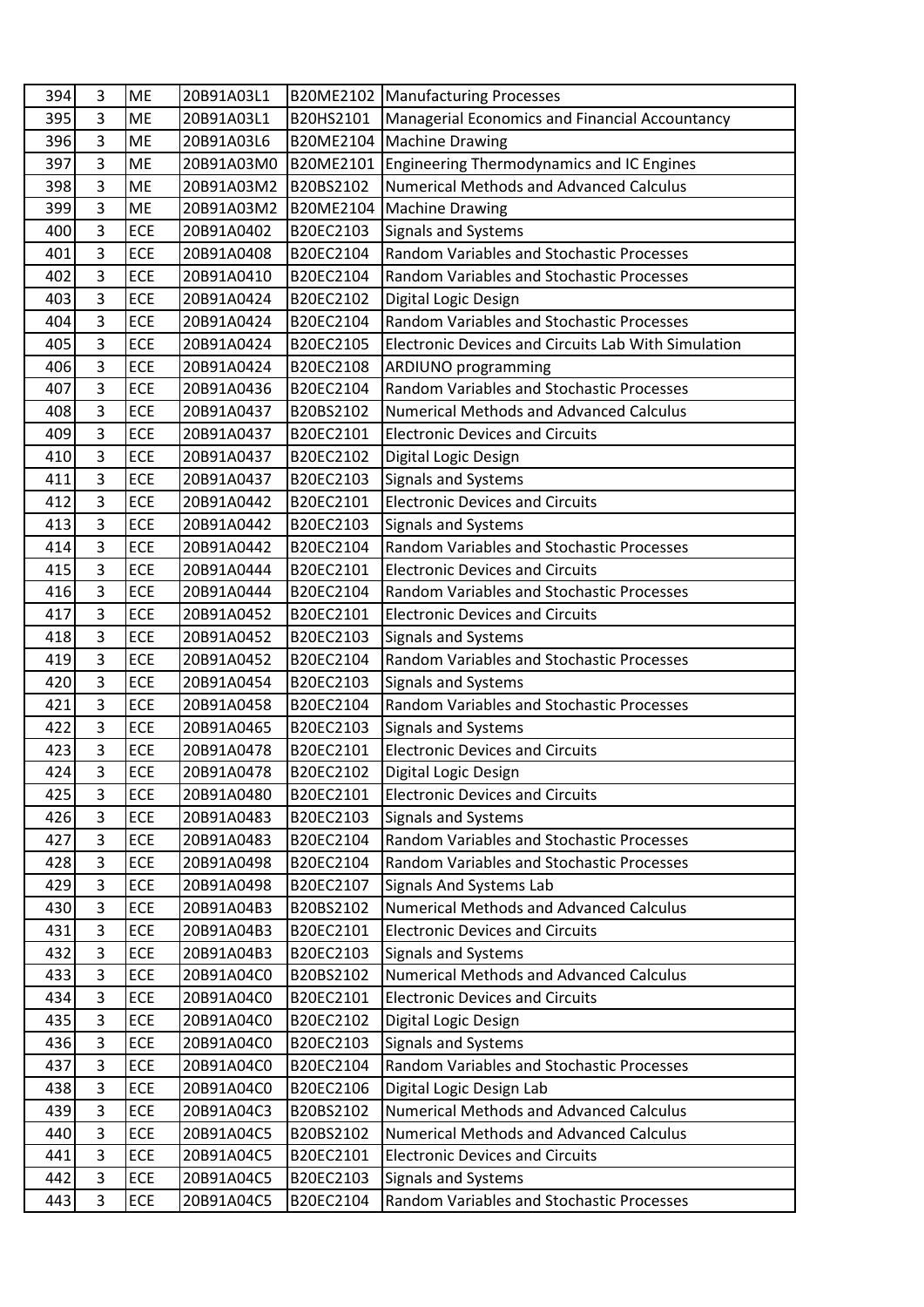| 444 | 3              | ECE | 20B91A04D2 | B20EC2104 | <b>Random Variables and Stochastic Processes</b>    |
|-----|----------------|-----|------------|-----------|-----------------------------------------------------|
| 445 | 3              | ECE | 20B91A04D7 | B20EC2101 | <b>Electronic Devices and Circuits</b>              |
| 446 | $\overline{3}$ | ECE | 20B91A04D8 | B20EC2101 | <b>Electronic Devices and Circuits</b>              |
| 447 | 3              | ECE | 20B91A04F3 | B20BS2102 | <b>Numerical Methods and Advanced Calculus</b>      |
| 448 | 3              | ECE | 20B91A04F3 | B20EC2101 | <b>Electronic Devices and Circuits</b>              |
| 449 | 3              | ECE | 20B91A04F3 | B20EC2102 | Digital Logic Design                                |
| 450 | $\overline{3}$ | ECE | 20B91A04F3 | B20EC2103 | Signals and Systems                                 |
| 451 | $\overline{3}$ | ECE | 20B91A04F4 | B20BS2102 | <b>Numerical Methods and Advanced Calculus</b>      |
| 452 | $\overline{3}$ | ECE | 20B91A04F4 | B20EC2101 | <b>Electronic Devices and Circuits</b>              |
| 453 | $\overline{3}$ | ECE | 20B91A04F4 | B20EC2102 | Digital Logic Design                                |
| 454 | 3              | ECE | 20B91A04F4 | B20EC2103 | Signals and Systems                                 |
| 455 | 3              | ECE | 20B91A04F4 | B20EC2104 | <b>Random Variables and Stochastic Processes</b>    |
| 456 | $\overline{3}$ | ECE | 20B91A04F4 | B20EC2107 | Signals And Systems Lab                             |
| 457 | $\overline{3}$ | ECE | 20B91A04F5 | B20EC2101 | <b>Electronic Devices and Circuits</b>              |
| 458 | $\overline{3}$ | ECE | 20B91A04F5 | B20EC2103 | <b>Signals and Systems</b>                          |
| 459 | 3              | ECE | 20B91A04F8 | B20BS2102 | <b>Numerical Methods and Advanced Calculus</b>      |
| 460 | $\overline{3}$ | ECE | 20B91A04F8 | B20EC2101 | <b>Electronic Devices and Circuits</b>              |
| 461 | 3              | ECE | 20B91A04F8 | B20EC2102 | Digital Logic Design                                |
| 462 | 3              | ECE | 20B91A04F8 | B20EC2103 | <b>Signals and Systems</b>                          |
| 463 | $\overline{3}$ | ECE | 20B91A04F8 | B20EC2104 | Random Variables and Stochastic Processes           |
| 464 | $\overline{3}$ | ECE | 20B91A04F8 | B20EC2105 | Electronic Devices and Circuits Lab With Simulation |
| 465 | $\overline{3}$ | ECE | 20B91A04F8 | B20EC2106 | Digital Logic Design Lab                            |
| 466 | 3              | ECE | 20B91A04F8 | B20EC2107 | <b>Signals And Systems Lab</b>                      |
| 467 | $\overline{3}$ | ECE | 20B91A04F8 | B20EC2108 | <b>ARDIUNO</b> programming                          |
| 468 | 3              | ECE | 20B91A04G0 | B20BS2102 | <b>Numerical Methods and Advanced Calculus</b>      |
| 469 | $\overline{3}$ | ECE | 20B91A04G0 | B20EC2101 | <b>Electronic Devices and Circuits</b>              |
| 470 | $\overline{3}$ | ECE | 20B91A04G0 | B20EC2102 | Digital Logic Design                                |
| 471 | 3              | ECE | 20B91A04G0 | B20EC2103 | <b>Signals and Systems</b>                          |
| 472 | $\overline{3}$ | ECE | 20B91A04G0 | B20EC2104 | <b>Random Variables and Stochastic Processes</b>    |
| 473 | 3              | ECE | 20B91A04G6 | B20EC2101 | <b>Electronic Devices and Circuits</b>              |
| 474 | 3              | ECE | 20B91A04G6 | B20EC2102 | Digital Logic Design                                |
| 475 | 3              | ECE | 20B91A04G8 | B20EC2101 | <b>Electronic Devices and Circuits</b>              |
| 476 | $\overline{3}$ | ECE | 20B91A04G8 | B20EC2102 | Digital Logic Design                                |
| 477 | 3              | ECE | 20B91A04G8 | B20EC2103 | <b>Signals and Systems</b>                          |
| 478 | 3              | ECE | 20B91A04G8 | B20EC2104 | Random Variables and Stochastic Processes           |
| 479 | 3              | ECE | 20B91A04H9 | B20BS2102 | Numerical Methods and Advanced Calculus             |
| 480 | 3              | ECE | 20B91A04H9 | B20EC2102 | Digital Logic Design                                |
| 481 | 3              | ECE | 20B91A04H9 | B20EC2103 | <b>Signals and Systems</b>                          |
| 482 | 3              | ECE | 20B91A04H9 | B20EC2104 | Random Variables and Stochastic Processes           |
| 483 | $\overline{3}$ | ECE | 20B91A04I3 | B20EC2101 | <b>Electronic Devices and Circuits</b>              |
| 484 | $\overline{3}$ | ECE | 20B91A04J9 | B20EC2104 | Random Variables and Stochastic Processes           |
| 485 | 3              | ECE | 20B91A04K1 | B20EC2103 | <b>Signals and Systems</b>                          |
| 486 | $\overline{3}$ | ECE | 20B91A04K1 | B20EC2104 | Random Variables and Stochastic Processes           |
| 487 | 3              | ECE | 20B91A04K4 | B20EC2101 | <b>Electronic Devices and Circuits</b>              |
| 488 | 3              | ECE | 20B91A04K5 | B20EC2101 | <b>Electronic Devices and Circuits</b>              |
| 489 | $\overline{3}$ | ECE | 20B91A04K5 | B20EC2104 | <b>Random Variables and Stochastic Processes</b>    |
| 490 | 3              | ECE | 20B91A04L9 | B20BS2102 | <b>Numerical Methods and Advanced Calculus</b>      |
| 491 | 3              | ECE | 20B91A04L9 | B20EC2104 | Random Variables and Stochastic Processes           |
| 492 | 3              | ECE | 20B91A04M0 | B20EC2104 | Random Variables and Stochastic Processes           |
| 493 | 3              | ECE | 20B91A04M4 | B20EC2101 | <b>Electronic Devices and Circuits</b>              |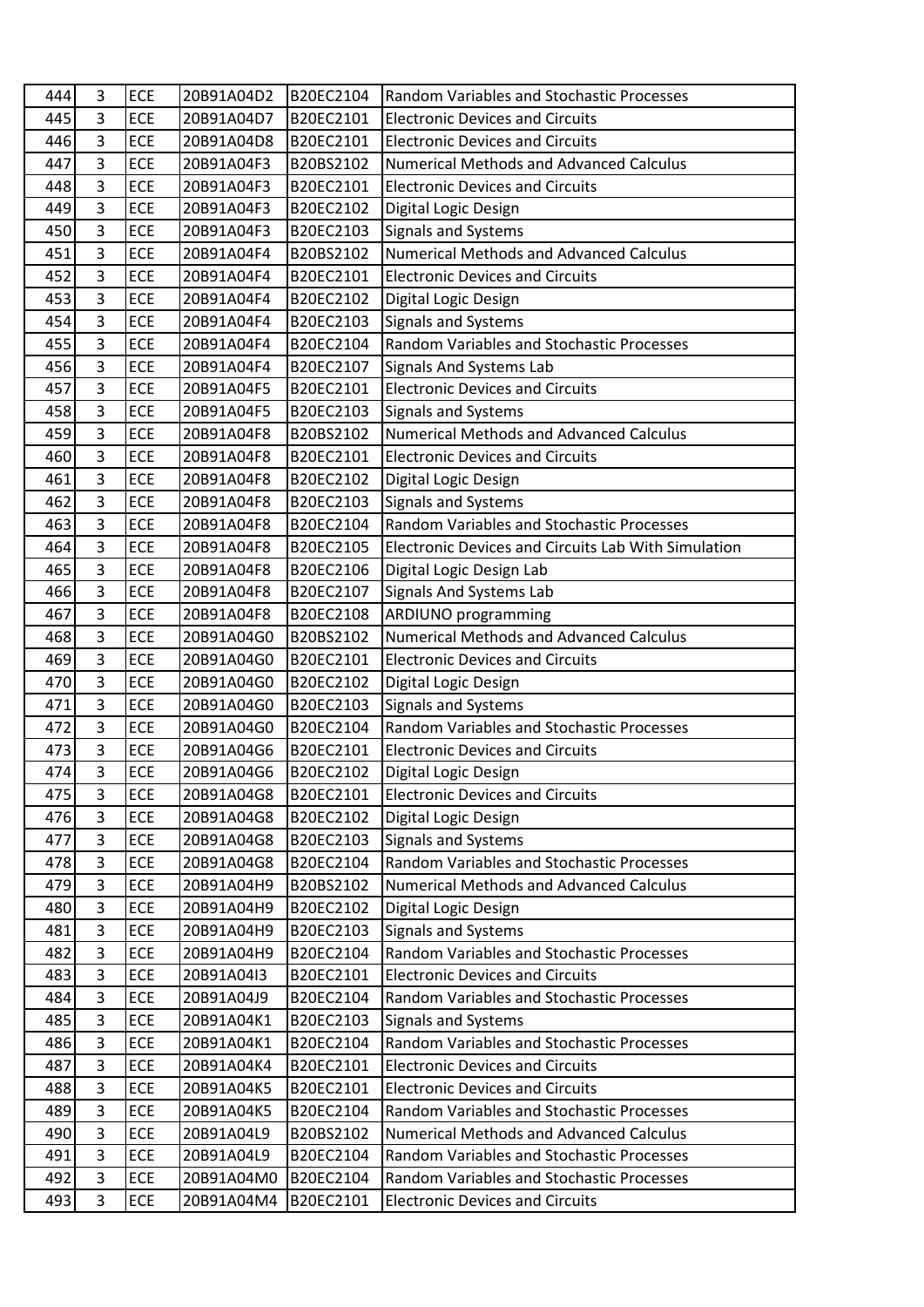| 494        | 3              | ECE                      | 20B91A04P5               | B20BS2102              | <b>Numerical Methods and Advanced Calculus</b>                  |
|------------|----------------|--------------------------|--------------------------|------------------------|-----------------------------------------------------------------|
| 495        | 3              | ECE                      | 20B91A04P5               | B20EC2101              | <b>Electronic Devices and Circuits</b>                          |
| 496        | $\overline{3}$ | ECE                      | 20B91A04P5               | B20EC2102              | Digital Logic Design                                            |
| 497        | 3              | ECE                      | 20B91A04P5               | B20EC2103              | Signals and Systems                                             |
| 498        | $\overline{3}$ | ECE                      | 20B91A04P5               | B20EC2104              | Random Variables and Stochastic Processes                       |
| 499        | 3              | ECE                      | 20B91A04P9               | B20BS2102              | <b>Numerical Methods and Advanced Calculus</b>                  |
| 500        | 3              | ECE                      | 20B91A04P9               | B20EC2102              | Digital Logic Design                                            |
| 501        | 3              | ECE                      | 20B91A04P9               | B20EC2103              | Signals and Systems                                             |
| 502        | $\overline{3}$ | ECE                      | 20B91A04P9               | B20EC2104              | Random Variables and Stochastic Processes                       |
| 503        | 3              | ECE                      | 20B91A04P9               | B20EC2106              | Digital Logic Design Lab                                        |
| 504        | $\overline{3}$ | ECE                      | 20B91A04Q2               | B20EC2102              | Digital Logic Design                                            |
| 505        | $\overline{3}$ | ECE                      | 20B91A04Q3               | B20EC2102              | Digital Logic Design                                            |
| 506        | 3              | ECE                      | 20B91A04Q3               | B20EC2104              | Random Variables and Stochastic Processes                       |
| 507        | $\overline{3}$ | <b>CSE</b>               | 20B91A0510               | B20CS2101              | Object Oriented Programming through C++                         |
| 508        | 3              | <b>CSE</b>               | 20B91A0510               | B20CS2102              | Software Engineering                                            |
| 509        | $\overline{3}$ | <b>CSE</b>               | 20B91A0510               | B20CS2105              | <b>Object Oriented Programming Lab</b>                          |
| 510        | 3              | <b>CSE</b>               | 20B91A0511               | B20CS2104              | <b>Python Programming</b>                                       |
| 511        | 3              | <b>CSE</b>               | 20B91A0512               | B20CS2104              | Python Programming                                              |
| 512        | 3              | <b>CSE</b>               | 20B91A0514               | B20CS2101              | Object Oriented Programming through C++                         |
| 513        | 3              | <b>CSE</b>               | 20B91A0514               | B20CS2104              | Python Programming                                              |
| 514        | $\overline{3}$ | <b>CSE</b>               | 20B91A0515               | B20CS2102              | <b>Software Engineering</b>                                     |
| 515        | $\overline{3}$ | <b>CSE</b>               | 20B91A0523               | B20CS2102              | <b>Software Engineering</b>                                     |
| 516        | 3              | <b>CSE</b>               | 20B91A0525               | B20CS2102              | <b>Software Engineering</b>                                     |
| 517        | $\overline{3}$ | <b>CSE</b>               | 20B91A0530               | B20BS2101              | Numerical Methods & Vector Calculus                             |
| 518        | $\overline{3}$ | <b>CSE</b>               | 20B91A0530               | B20CS2101              | Object Oriented Programming through C++                         |
| 519        | 3              | <b>CSE</b>               | 20B91A0530               | B20CS2102              | <b>Software Engineering</b>                                     |
| 520        | 3              | <b>CSE</b>               | 20B91A0530               | B20CS2103              | <b>Operating Systems</b>                                        |
| 521        | 3              | <b>CSE</b>               | 20B91A0530               | B20CS2104              | <b>Python Programming</b>                                       |
| 522        | 3              | <b>CSE</b>               | 20B91A0530               | B20CS2105              | <b>Object Oriented Programming Lab</b>                          |
| 523        | 3              | <b>CSE</b>               | 20B91A0530               | B20CS2106              | Python Programming Lab                                          |
| 524        | 3              | <b>CSE</b>               | 20B91A0530               | B20CS2107              | <b>Operating Systems Lab</b>                                    |
| 525        | 3              | <b>CSE</b>               | 20B91A0530               | B20CS2108              | Web Application Development Using Full Stack                    |
| 526        | $\overline{3}$ | <b>CSE</b>               | 20B91A0540               | B20CS2101              | Object Oriented Programming through C++                         |
| 527        | 3              | <b>CSE</b>               | 20B91A0540               | B20CS2103              | <b>Operating Systems</b>                                        |
| 528        | $\overline{3}$ | <b>CSE</b>               | 20B91A0548               | B20CS2102              | <b>Software Engineering</b>                                     |
| 529        | 3              | <b>CSE</b>               | 20B91A0552               | B20BS2101              | <b>Numerical Methods &amp; Vector Calculus</b>                  |
| 530        | 3              | <b>CSE</b>               | 20B91A0552               | B20CS2103              | <b>Operating Systems</b>                                        |
| 531        | 3              | <b>CSE</b>               | 20B91A0552               | B20CS2104              | <b>Python Programming</b>                                       |
| 532        | 3              | <b>CSE</b>               | 20B91A0554               | B20CS2102              | <b>Software Engineering</b>                                     |
| 533        | 3              | <b>CSE</b>               | 20B91A0555               | B20CS2101              | Object Oriented Programming through C++                         |
| 534        | $\overline{3}$ | <b>CSE</b>               | 20B91A0555               | B20CS2102              | <b>Software Engineering</b>                                     |
| 535        | 3              | <b>CSE</b>               | 20B91A0555               | B20CS2103              | <b>Operating Systems</b>                                        |
| 536        | 3              | <b>CSE</b>               | 20B91A0557               | B20BS2101              | Numerical Methods & Vector Calculus                             |
| 537        | 3              | <b>CSE</b>               | 20B91A0557               | B20CS2101              | Object Oriented Programming through C++                         |
| 538        | $\overline{3}$ | <b>CSE</b>               | 20B91A0557               | B20CS2102              | Software Engineering                                            |
| 539        |                | <b>CSE</b>               | 20B91A0557               | B20CS2103              | <b>Operating Systems</b>                                        |
|            | 3              |                          |                          |                        |                                                                 |
| 540        | $\overline{3}$ | <b>CSE</b>               | 20B91A0557               | B20CS2104              | <b>Python Programming</b>                                       |
| 541        | 3              | <b>CSE</b>               | 20B91A0558               | B20CS2102              | <b>Software Engineering</b>                                     |
| 542<br>543 | 3<br>3         | <b>CSE</b><br><b>CSE</b> | 20B91A0558<br>20B91A0564 | B20CS2103<br>B20BS2101 | <b>Operating Systems</b><br>Numerical Methods & Vector Calculus |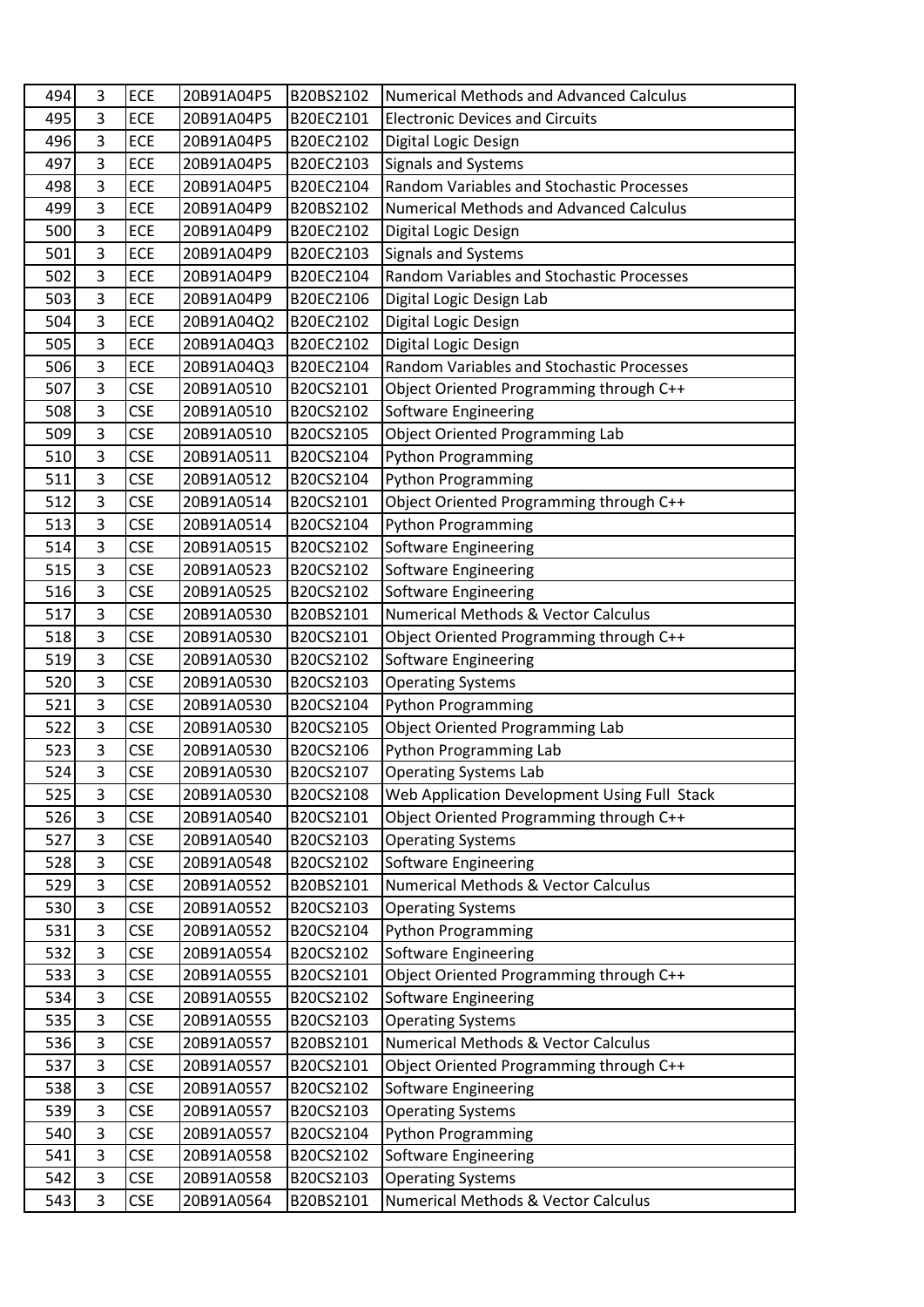| 544 | 3              | <b>CSE</b> | 20B91A0564 | B20CS2101 | Object Oriented Programming through C++        |
|-----|----------------|------------|------------|-----------|------------------------------------------------|
| 545 | 3              | <b>CSE</b> | 20B91A0564 | B20CS2103 | <b>Operating Systems</b>                       |
| 546 | 3              | CSE        | 20B91A0564 | B20CS2104 | <b>Python Programming</b>                      |
| 547 | 3              | <b>CSE</b> | 20B91A0574 | B20BS2101 | Numerical Methods & Vector Calculus            |
| 548 | 3              | <b>CSE</b> | 20B91A0574 | B20CS2101 | Object Oriented Programming through C++        |
| 549 | 3              | <b>CSE</b> | 20B91A0574 | B20CS2102 | <b>Software Engineering</b>                    |
| 550 | 3              | <b>CSE</b> | 20B91A0574 | B20CS2104 | <b>Python Programming</b>                      |
| 551 | $\overline{3}$ | <b>CSE</b> | 20B91A0598 | B20BS2101 | <b>Numerical Methods &amp; Vector Calculus</b> |
| 552 | 3              | <b>CSE</b> | 20B91A0598 | B20CS2102 | <b>Software Engineering</b>                    |
| 553 | 3              | <b>CSE</b> | 20B91A0598 | B20CS2104 | <b>Python Programming</b>                      |
| 554 | 3              | <b>CSE</b> | 20B91A05A1 | B20BS2101 | <b>Numerical Methods &amp; Vector Calculus</b> |
| 555 | 3              | <b>CSE</b> | 20B91A05A1 | B20CS2101 | Object Oriented Programming through C++        |
| 556 | 3              | <b>CSE</b> | 20B91A05A1 | B20CS2102 | Software Engineering                           |
| 557 | $\overline{3}$ | <b>CSE</b> | 20B91A05A1 | B20CS2103 | <b>Operating Systems</b>                       |
| 558 | 3              | <b>CSE</b> | 20B91A05A7 | B20CS2103 | <b>Operating Systems</b>                       |
| 559 | 3              | <b>CSE</b> | 20B91A05B6 | B20CS2104 | <b>Python Programming</b>                      |
| 560 | 3              | <b>CSE</b> | 20B91A05C3 | B20BS2101 | <b>Numerical Methods &amp; Vector Calculus</b> |
| 561 | 3              | <b>CSE</b> | 20B91A05C3 | B20CS2101 | Object Oriented Programming through C++        |
| 562 | 3              | <b>CSE</b> | 20B91A05C3 | B20CS2102 | <b>Software Engineering</b>                    |
| 563 | 3              | <b>CSE</b> | 20B91A05C3 | B20CS2103 | <b>Operating Systems</b>                       |
| 564 | 3              | <b>CSE</b> | 20B91A05C3 | B20CS2104 | <b>Python Programming</b>                      |
| 565 | 3              | <b>CSE</b> | 20B91A05C6 | B20CS2102 | <b>Software Engineering</b>                    |
| 566 | 3              | <b>CSE</b> | 20B91A05C6 | B20CS2103 | <b>Operating Systems</b>                       |
| 567 | 3              | <b>CSE</b> | 20B91A05D3 | B20CS2103 | <b>Operating Systems</b>                       |
| 568 | 3              | <b>CSE</b> | 20B91A05D6 | B20CS2103 | <b>Operating Systems</b>                       |
| 569 | 3              | <b>CSE</b> | 20B91A05E6 | B20CS2102 | Software Engineering                           |
| 570 | 3              | <b>CSE</b> | 20B91A05E7 | B20CS2101 | Object Oriented Programming through C++        |
| 571 | 3              | <b>CSE</b> | 20B91A05E7 | B20CS2102 | Software Engineering                           |
| 572 | 3              | <b>CSE</b> | 20B91A05E7 | B20CS2104 | <b>Python Programming</b>                      |
| 573 | 3              | <b>CSE</b> | 20B91A05F1 | B20CS2101 | Object Oriented Programming through C++        |
| 574 | 3              | <b>CSE</b> | 20B91A05F4 | B20CS2103 | <b>Operating Systems</b>                       |
| 575 | 3              | <b>CSE</b> | 20B91A05H0 | B20CS2106 | Python Programming Lab                         |
| 576 | 3              | <b>CSE</b> | 20B91A05I0 | B20BS2101 | <b>Numerical Methods &amp; Vector Calculus</b> |
| 577 | 3              | <b>CSE</b> | 20B91A05I5 | B20CS2103 | <b>Operating Systems</b>                       |
| 578 | 3              | <b>CSE</b> | 20B91A05J8 | B20BS2101 | Numerical Methods & Vector Calculus            |
| 579 | 3              | <b>CSE</b> | 20B91A05J8 | B20CS2103 | <b>Operating Systems</b>                       |
| 580 | 3              | <b>CSE</b> | 20B91A05M4 | B20CS2102 | <b>Software Engineering</b>                    |
| 581 | 3              | <b>CSE</b> | 20B91A05N8 | B20CS2103 | <b>Operating Systems</b>                       |
| 582 | 3              | <b>CSE</b> | 20B91A05P4 | B20CS2104 | <b>Python Programming</b>                      |
| 583 | $\overline{3}$ | <b>CSE</b> | 20B91A05Q2 | B20CS2103 | <b>Operating Systems</b>                       |
| 584 | 3              | <b>CSE</b> | 20B91A05U3 | B20CS2103 | <b>Operating Systems</b>                       |
| 585 | 3              | <b>CSE</b> | 20B91A05V0 | B20BS2101 | Numerical Methods & Vector Calculus            |
| 586 | 3              | <b>CSE</b> | 20B91A05V6 | B20CS2102 | <b>Software Engineering</b>                    |
| 587 | 3              | <b>CSE</b> | 20B91A05W9 | B20BS2101 | <b>Numerical Methods &amp; Vector Calculus</b> |
| 588 | 3              | <b>CSE</b> | 20B91A05X1 | B20CS2103 | <b>Operating Systems</b>                       |
| 589 | 3              | IT         | 20B91A1204 | B20IT2101 | Data Structures                                |
| 590 | 3              | IT         | 20B91A1204 | B20IT2102 | <b>Database Management Systems</b>             |
| 591 | 3              | IT         | 20B91A1204 | B20IT2103 | <b>Python Programming</b>                      |
| 592 | 3              | IT         | 20B91A1204 | B20IT2103 | <b>Python Programming</b>                      |
| 593 | 3              | IT         | 20B91A1207 | B20IT2101 | Data Structures                                |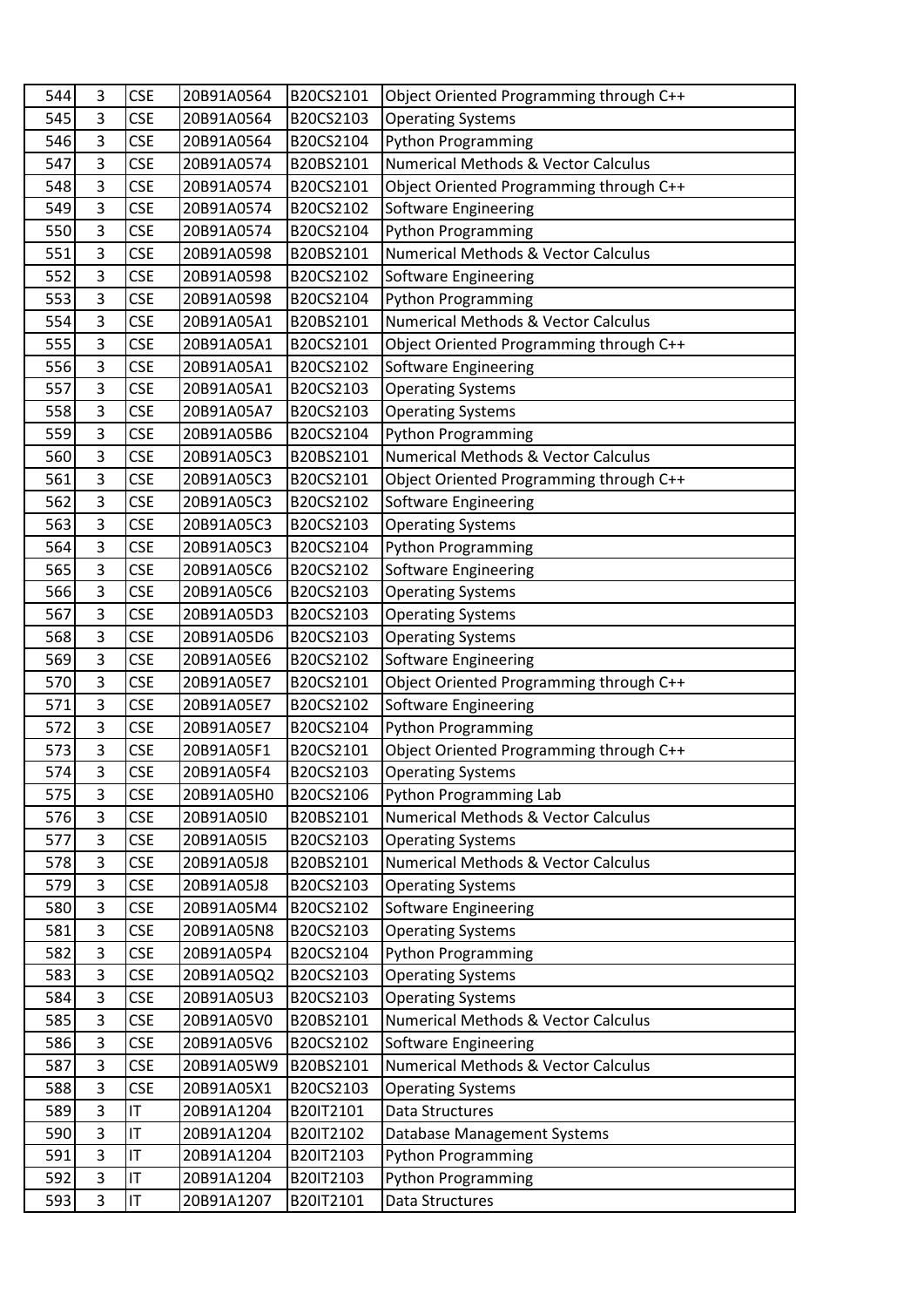| 594 | 3              | IT | 20B91A1207 | B20IT2102 | Database Management Systems                    |
|-----|----------------|----|------------|-----------|------------------------------------------------|
| 595 | 3              | IT | 20B91A1207 | B20IT2103 | <b>Python Programming</b>                      |
| 596 | 3              | IT | 20B91A1207 | B20IT2103 | <b>Python Programming</b>                      |
| 597 | 3              | IT | 20B91A1210 | B20IT2102 | Database Management Systems                    |
| 598 | 3              | IT | 20B91A1210 | B20IT2103 | <b>Python Programming</b>                      |
| 599 | 3              | IT | 20B91A1210 | B20IT2103 | <b>Python Programming</b>                      |
| 600 | 3              | IT | 20B91A1211 | B20IT2101 | Data Structures                                |
| 601 | 3              | IT | 20B91A1211 | B20IT2102 | Database Management Systems                    |
| 602 | 3              | IT | 20B91A1211 | B20IT2104 | Discrete Mathematics and Graph Theory          |
| 603 | 3              | IT | 20B91A1214 | B20IT2102 | Database Management Systems                    |
| 604 | 3              | IT | 20B91A1223 | B20IT2102 | <b>Database Management Systems</b>             |
| 605 | 3              | IT | 20B91A1224 | B20IT2102 | <b>Database Management Systems</b>             |
| 606 | 3              | IT | 20B91A1226 | B20IT2101 | Data Structures                                |
| 607 | 3              | IT | 20B91A1235 | B20IT2102 | <b>Database Management Systems</b>             |
| 608 | 3              | IT | 20B91A1236 | B20IT2102 | Database Management Systems                    |
| 609 | 3              | IT | 20B91A1237 | B20IT2102 | <b>Database Management Systems</b>             |
| 610 | 3              | IT | 20B91A1238 | B20IT2102 | Database Management Systems                    |
| 611 | 3              | IT | 20B91A1238 | B20IT2103 | <b>Python Programming</b>                      |
| 612 | 3              | IT | 20B91A1238 | B20IT2103 | <b>Python Programming</b>                      |
| 613 | 3              | IT | 20B91A1238 | B20IT2104 | Discrete Mathematics and Graph Theory          |
| 614 | 3              | IT | 20B91A1239 | B20IT2101 | <b>Data Structures</b>                         |
| 615 | 3              | IT | 20B91A1239 | B20IT2102 | Database Management Systems                    |
| 616 | 3              | IT | 20B91A1239 | B20IT2103 | <b>Python Programming</b>                      |
| 617 | $\overline{3}$ | IT | 20B91A1239 | B20IT2103 | <b>Python Programming</b>                      |
| 618 | 3              | IT | 20B91A1243 | B20BS2101 | <b>Numerical Methods &amp; Vector Calculus</b> |
| 619 | 3              | IT | 20B91A1245 | B20BS2101 | <b>Numerical Methods &amp; Vector Calculus</b> |
| 620 | 3              | IT | 20B91A1245 | B20IT2101 | Data Structures                                |
| 621 | 3              | IT | 20B91A1245 | B20IT2102 | <b>Database Management Systems</b>             |
| 622 | 3              | IT | 20B91A1245 | B20IT2103 | <b>Python Programming</b>                      |
| 623 | 3              | IT | 20B91A1245 | B20IT2103 | <b>Python Programming</b>                      |
| 624 | 3              | IT | 20B91A1245 | B20IT2104 | Discrete Mathematics and Graph Theory          |
| 625 | 3              | IT | 20B91A1250 | B20IT2102 | <b>Database Management Systems</b>             |
| 626 | 3              | IT | 20B91A1265 | B20IT2102 | <b>Database Management Systems</b>             |
| 627 | 3              | IT | 20B91A1271 | B20IT2101 | Data Structures                                |
| 628 | 3              | IT | 20B91A1271 | B20IT2102 | Database Management Systems                    |
| 629 | 3              | IT | 20B91A1271 | B20IT2103 | <b>Python Programming</b>                      |
| 630 | 3              | IT | 20B91A1271 | B20IT2103 | <b>Python Programming</b>                      |
| 631 | 3              | IT | 20B91A1274 | B20IT2103 | <b>Python Programming</b>                      |
| 632 | 3              | IT | 20B91A1274 | B20IT2103 | <b>Python Programming</b>                      |
| 633 | 3              | IT | 20B91A1281 | B20BS2101 | Numerical Methods & Vector Calculus            |
| 634 | 3              | IT | 20B91A1281 | B20IT2101 | Data Structures                                |
| 635 | 3              | IT | 20B91A1281 | B20IT2102 | Database Management Systems                    |
| 636 | 3              | IT | 20B91A1281 | B20IT2103 | <b>Python Programming</b>                      |
| 637 | 3              | IT | 20B91A1281 | B20IT2103 | <b>Python Programming</b>                      |
| 638 | 3              | IT | 20B91A1283 | B20IT2101 | Data Structures                                |
| 639 | 3              | IT | 20B91A1283 | B20IT2102 | Database Management Systems                    |
| 640 | 3              | IT | 20B91A1290 | B20BS2101 | Numerical Methods & Vector Calculus            |
| 641 | 3              | IT | 20B91A1290 | B20IT2102 | Database Management Systems                    |
| 642 | 3              | IT | 20B91A1290 | B20IT2103 | <b>Python Programming</b>                      |
| 643 | 3              | IT | 20B91A1290 | B20IT2103 | Python Programming                             |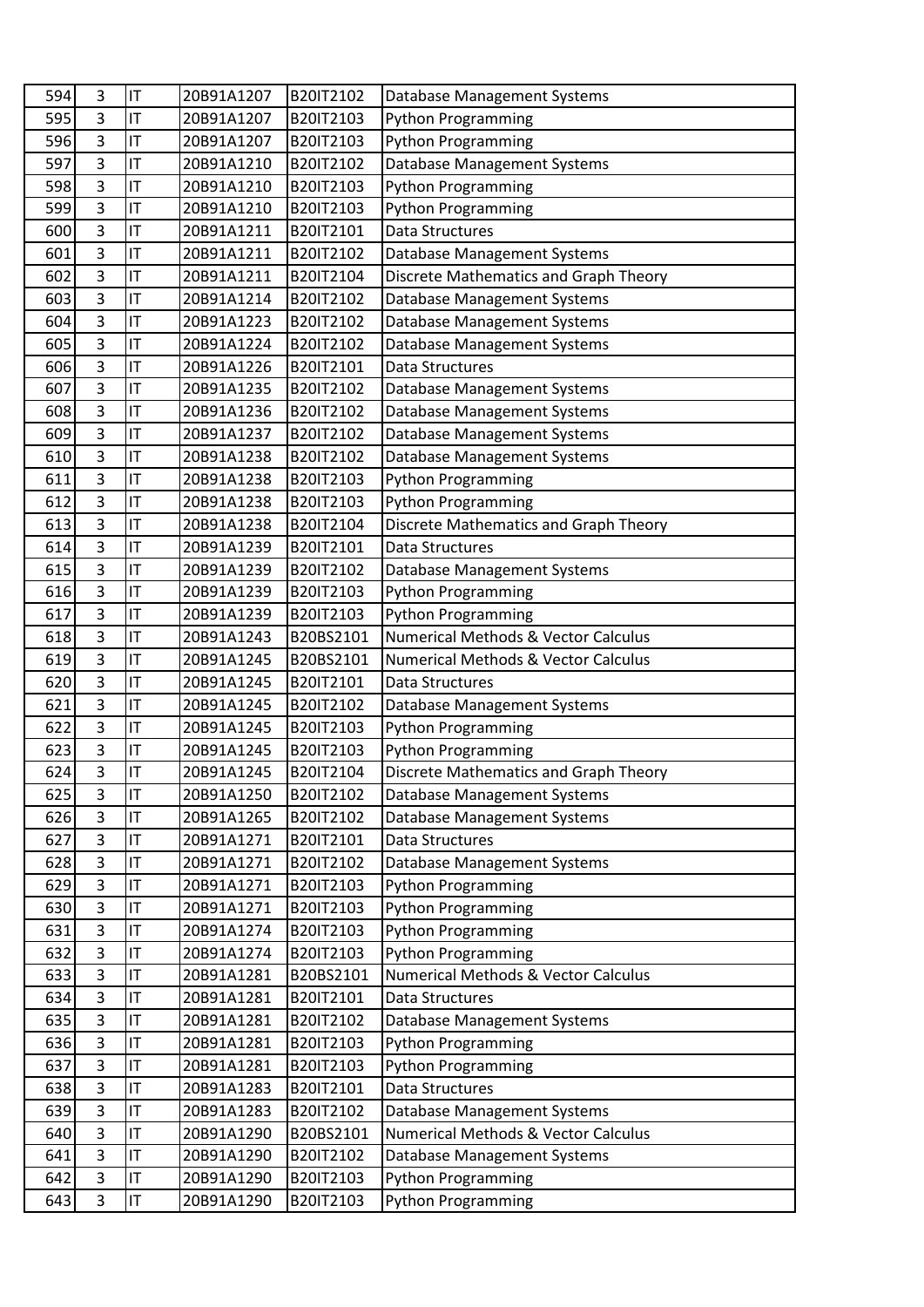| 644 | 3              | IT          | 20B91A12A0 | B20IT2102 | Database Management Systems                     |
|-----|----------------|-------------|------------|-----------|-------------------------------------------------|
| 645 | 3              | IT          | 20B91A12A0 | B20IT2103 | <b>Python Programming</b>                       |
| 646 | 3              | IT          | 20B91A12A0 | B20IT2103 | <b>Python Programming</b>                       |
| 647 | 3              | IT          | 20B91A12B0 | B20IT2102 | Database Management Systems                     |
| 648 | 3              | IT          | 20B91A12B1 | B20IT2101 | <b>Data Structures</b>                          |
| 649 | 3              | IT          | 20B91A12B4 | B20BS2101 | Numerical Methods & Vector Calculus             |
| 650 | 3              | IT          | 20B91A12B4 | B20IT2101 | Data Structures                                 |
| 651 | 3              | IT          | 20B91A12B4 | B20IT2102 | Database Management Systems                     |
| 652 | 3              | IT          | 20B91A12B4 | B20IT2103 | <b>Python Programming</b>                       |
| 653 | 3              | IT          | 20B91A12B4 | B20IT2103 | <b>Python Programming</b>                       |
| 654 | 3              | IT          | 20B91A12B4 | B20IT2104 | Discrete Mathematics and Graph Theory           |
| 655 | 3              | IT          | 20B91A12B4 | B20IT2105 | Data Structures Lab                             |
| 656 | 3              | IT          | 20B91A12C3 | B20IT2102 | Database Management Systems                     |
| 657 | $\overline{3}$ | IT          | 20B91A12E3 | B20IT2101 | Data Structures                                 |
| 658 | 3              | IT          | 20B91A12E3 | B20IT2102 | Database Management Systems                     |
| 659 | 3              | IT          | 20B91A12E3 | B20IT2103 | <b>Python Programming</b>                       |
| 660 | 3              | IT          | 20B91A12E3 | B20IT2103 | <b>Python Programming</b>                       |
| 661 | 3              | IT          | 20B91A12E3 | B20IT2105 | Data Structures Lab                             |
| 662 | 3              | IT          | 20B91A12E6 | B20IT2102 | Database Management Systems                     |
| 663 | 3              | IT          | 20B91A12E6 | B20IT2103 | <b>Python Programming</b>                       |
| 664 | 3              | IT          | 20B91A12E6 | B20IT2103 | <b>Python Programming</b>                       |
| 665 | 3              | IT          | 20B91A12F3 | B20IT2102 | Database Management Systems                     |
| 666 | 3              | IT          | 20B91A12F3 | B20IT2103 | <b>Python Programming</b>                       |
| 667 | 3              | IT          | 20B91A12F3 | B20IT2103 | <b>Python Programming</b>                       |
| 668 | 3              | IT          | 20B91A12F8 | B20BS2101 | <b>Numerical Methods &amp; Vector Calculus</b>  |
| 669 | 3              | IT          | 20B91A12G8 | B20IT2102 | Database Management Systems                     |
| 670 | 3              | IT          | 20B91A12I4 | B20BS2101 | <b>Numerical Methods &amp; Vector Calculus</b>  |
| 671 | 3              | IT          | 20B91A12I4 | B20IT2102 | <b>Database Management Systems</b>              |
| 672 | 3              | IT          | 20B91A12I4 | B20IT2103 | <b>Python Programming</b>                       |
| 673 | 3              | IT          | 20B91A12I4 | B20IT2103 | <b>Python Programming</b>                       |
| 674 | 3              | IT          | 20B91A12I4 | B20IT2104 | Discrete Mathematics and Graph Theory           |
| 675 | 3              | IT          | 20B91A12I4 | B20IT2107 | Python Programming Lab                          |
| 676 | 3              | IT          | 20B91A12J2 | B20BS2101 | <b>Numerical Methods &amp; Vector Calculus</b>  |
| 677 | 3              | IT          | 20B91A12J2 | B20IT2102 | Database Management Systems                     |
| 678 | 3              | IT          | 20B91A12J2 | B20IT2103 | <b>Python Programming</b>                       |
| 679 | 3              | IT          | 20B91A12J2 | B20IT2103 | <b>Python Programming</b>                       |
| 680 | 3              | IT          | 20B91A12J2 | B20IT2104 | Discrete Mathematics and Graph Theory           |
| 681 | 3              | IT          | 20B91A12J2 | B20IT2107 | Python Programming Lab                          |
| 682 | 3              | <b>AIDS</b> | 20B91A5405 | B20AD2102 | <b>Computer Organization</b>                    |
| 683 | 3              | <b>AIDS</b> | 20B91A5411 | B20IT2103 | <b>Python Programming</b>                       |
| 684 | 3              | <b>AIDS</b> | 20B91A5411 | B20IT2103 | <b>Python Programming</b>                       |
| 685 | 3              | <b>AIDS</b> | 20B91A5428 | B20IT2103 | <b>Python Programming</b>                       |
| 686 | 3              | <b>AIDS</b> | 20B91A5428 | B20IT2103 | <b>Python Programming</b>                       |
| 687 | 3              | <b>AIDS</b> | 20B91A5458 | B20AD2101 | Introduction to Artificial Intelligence         |
| 688 | 3              | <b>AIDS</b> | 20B91A5463 | B20IT2103 | <b>Python Programming</b>                       |
| 689 | 3              | <b>AIDS</b> | 20B91A5463 | B20IT2103 | <b>Python Programming</b>                       |
| 690 | 3              | <b>AIDS</b> | 20B91A5463 | B20AD2103 | Artificial Intelligence Lab                     |
| 691 | 3              | <b>CSBS</b> | 20B91A5715 | B20CB2103 | Data Base Management Systems                    |
| 692 | 3              | <b>CSBS</b> | 20B91A5718 | B20CB2102 | <b>Computer Organization &amp; Architecture</b> |
| 693 | 3              | <b>CSBS</b> | 20B91A5718 | B20CB2104 | Object Oriented Programming though JAVA         |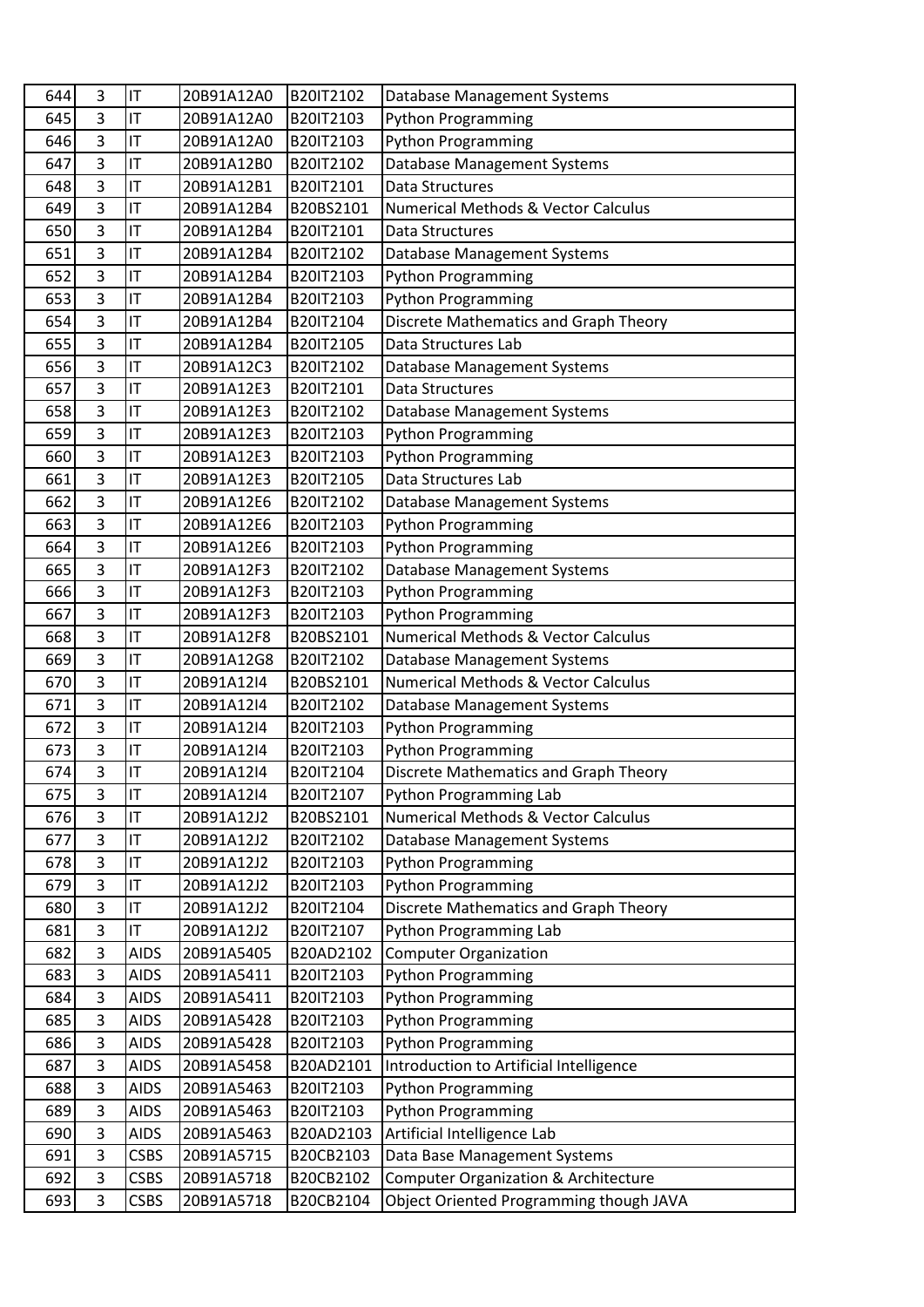| 694        | 3                   | <b>CSBS</b>              | 20B91A5723               | B20CB2101              | Formal Language and Automata Theory                                        |
|------------|---------------------|--------------------------|--------------------------|------------------------|----------------------------------------------------------------------------|
| 695        | $\overline{3}$      | <b>CSBS</b>              | 20B91A5746               | B20CB2103              | Data Base Management Systems                                               |
| 696        | $\overline{3}$      | <b>CE</b>                | 21B95A0104               | B20BS2101              | <b>Numerical Methods &amp; Vector Calculus</b>                             |
| 697        | 3                   | <b>CE</b>                | 21B95A0104               | B20CE2101              | <b>Strength of Materials</b>                                               |
| 698        | $\overline{3}$      | <b>CE</b>                | 21B95A0105               | B20CE2101              | <b>Strength of Materials</b>                                               |
| 699        | 3                   | <b>CE</b>                | 21B95A0108               | B20CE2103              | <b>Fluid mechanics</b>                                                     |
| 700        | $\overline{3}$      | <b>CE</b>                | 21B95A0111               | B20CE2101              | <b>Strength of Materials</b>                                               |
| 701        | $\overline{3}$      | <b>CE</b>                | 21B95A0111               | B20CE2103              | <b>Fluid mechanics</b>                                                     |
| 702        | $\overline{3}$      | <b>CE</b>                | 21B95A0115               | B20BS2101              | Numerical Methods & Vector Calculus                                        |
| 703        | $\overline{3}$      | <b>CE</b>                | 21B95A0118               | B20CE2101              | <b>Strength of Materials</b>                                               |
| 704        | $\overline{3}$      | <b>CE</b>                | 21B95A0133               | B20CE2103              | <b>Fluid mechanics</b>                                                     |
| 705        | $\overline{3}$      | <b>CE</b>                | 21B95A0138               | B20BS2101              | <b>Numerical Methods &amp; Vector Calculus</b>                             |
| 706        | $\overline{3}$      | <b>CE</b>                | 21B95A0140               | B20BS2101              | Numerical Methods & Vector Calculus                                        |
| 707        | $\overline{3}$      | <b>CE</b>                | 21B95A0141               | B20BS2101              | Numerical Methods & Vector Calculus                                        |
| 708        | $\overline{3}$      | <b>CE</b>                | 21B95A0141               | B20CE2101              | <b>Strength of Materials</b>                                               |
| 709        | $\overline{3}$      | <b>CE</b>                | 21B95A0141               | B20CE2103              | <b>Fluid mechanics</b>                                                     |
| 710        | $\overline{3}$      | <b>CE</b>                | 21B95A0141               | B20CE2105              | Strength of materials lab                                                  |
| 711        | $\overline{3}$      | <b>CE</b>                | 21B95A0141               | B20CE2106              | Surveying field work                                                       |
| 712        | $\overline{3}$      | <b>CE</b>                | 21B95A0141               | B20CE2108              | <b>Computer Fundamentals and MS-Office</b>                                 |
| 713        | $\overline{3}$      | <b>ME</b>                | 21B95A0305               | B20BS2102              | <b>Numerical Methods and Advanced Calculus</b>                             |
| 714        | $\overline{3}$      | ME                       | 21B95A0311               | B20BS2102              | Numerical Methods and Advanced Calculus                                    |
| 715        | $\overline{3}$      | <b>ME</b>                | 21B95A0314               | B20BS2102              | <b>Numerical Methods and Advanced Calculus</b>                             |
| 716        | $\overline{3}$      | ME                       | 21B95A0315               | B20BS2102              | <b>Numerical Methods and Advanced Calculus</b>                             |
| 717        | $\overline{3}$      | <b>ME</b>                | 21B95A0318               | B20BS2102              | <b>Numerical Methods and Advanced Calculus</b>                             |
| 718        | 3                   | ME                       | 21B95A0318               | B20ME2103              | <b>Strength of Materials</b>                                               |
| 719        | $\overline{3}$      | ME                       | 21B95A0319               | B20BS2102              | <b>Numerical Methods and Advanced Calculus</b>                             |
| 720        | $\overline{3}$      | <b>ME</b>                | 21B95A0332               | B20BS2102              | <b>Numerical Methods and Advanced Calculus</b>                             |
| 721        | $\overline{3}$      | ME                       | 21B95A0337               | B20BS2102              | Numerical Methods and Advanced Calculus                                    |
| 722        | $\overline{3}$      | ME                       | 21B95A0339               | B20BS2102              | <b>Numerical Methods and Advanced Calculus</b>                             |
| 723        | 3                   | ME                       | 21B95A0339               | B20ME2104              | <b>Machine Drawing</b>                                                     |
| 724        | $\overline{3}$      | <b>ME</b>                | 21B95A0341               | B20BS2102              | <b>Numerical Methods and Advanced Calculus</b>                             |
| 725        | 3                   | ME                       | 21B95A0343               | B20BS2102              | <b>Numerical Methods and Advanced Calculus</b>                             |
| 726        | $\overline{3}$      | ME                       | 21B95A0343               | B20ME2102              | <b>Manufacturing Processes</b>                                             |
| 727        | $\overline{3}$      | <b>ME</b>                | 21B95A0343               | B20ME2103              | <b>Strength of Materials</b>                                               |
| 728        | 3                   | ME                       | 21B95A0348               | B20BS2102              | <b>Numerical Methods and Advanced Calculus</b>                             |
| 729        | 3                   | ME                       | 21B95A0350               | B20BS2102              | <b>Numerical Methods and Advanced Calculus</b>                             |
| 730        | 3                   | ME                       | 21B95A0355               | B20BS2102              | <b>Numerical Methods and Advanced Calculus</b>                             |
| 731        | 3                   | ME                       | 21B95A0356               | B20BS2102              | <b>Numerical Methods and Advanced Calculus</b>                             |
| 732        | 3                   | ECE                      | 21B95A0413               | B20BS2102              | <b>Numerical Methods and Advanced Calculus</b>                             |
| 733        | $\overline{3}$      | ECE                      | 21B95A0413               | B20EC2101              | <b>Electronic Devices and Circuits</b>                                     |
| 734        | $\overline{3}$<br>3 | ECE                      | 21B95A0413               | B20EC2104              | Random Variables and Stochastic Processes                                  |
| 735        | $\overline{3}$      | <b>CSE</b>               | 21B95A0511               | B20CS2102              | Software Engineering                                                       |
| 736<br>737 | 3                   | <b>CSE</b><br><b>CSE</b> | 21B95A0512<br>21B95A0514 | B20BS2101<br>B20BS2101 | Numerical Methods & Vector Calculus<br>Numerical Methods & Vector Calculus |
| 738        | 3                   | <b>CSE</b>               | 21B95A0514               | B20CS2101              |                                                                            |
| 739        | $\overline{3}$      |                          |                          |                        | Object Oriented Programming through C++                                    |
| 740        | 3                   | <b>CSE</b><br>IT         | 21B95A0514<br>21B95A1201 | B20CS2102<br>B20BS2101 | Software Engineering<br>Numerical Methods & Vector Calculus                |
| 741        | 3                   | IT                       | 21B95A1202               | B20BS2101              | Numerical Methods & Vector Calculus                                        |
| 742        | 3                   | IT                       | 21B95A1202               | B20IT2104              | Discrete Mathematics and Graph Theory                                      |
|            | 3                   | IT                       | 21B95A1203               |                        |                                                                            |
| 743        |                     |                          |                          | B20IT2104              | Discrete Mathematics and Graph Theory                                      |